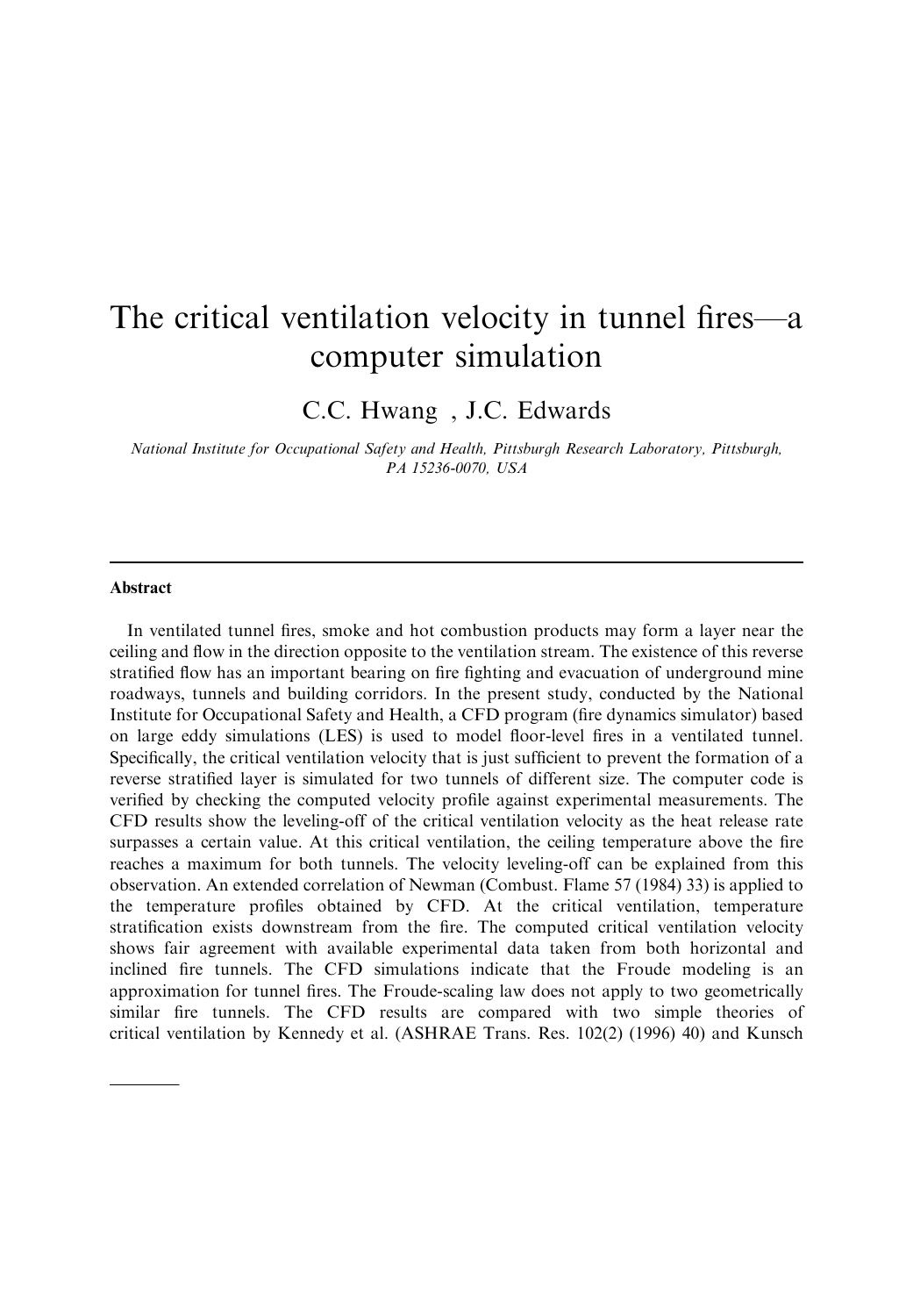### Nomenclature

- A tunnel cross-sectional area,  $m<sup>2</sup>$
- $c_p$  specific heat, kJ kg<sup>-1</sup> K<sup>-1</sup>
- Fr Froude number, dimensionless
- g acceleration of gravity,  $\text{ms}^{-2}$
- $H$  tunnel height, m<br> $\bar{H}$  hydraulic tunnel
- hydraulic tunnel height, defined as the ratio of 4 times the tunnel crosssectional area to the tunnel perimeter, m
- k thermal conductivity,  $Wm^{-1}K^{-1}$
- $\dot{m}$  mass flow rate, kgs<sup>-1</sup>
- P pressure, Pa
- $\dot{q}''$  heat flux,  $Wm^{-2}$ <br>Q chemical heat rel
- chemical heat release rate, kW
- $Q_c$  convective heat release rate, kW<br>  $Q^*$  dimensionless heat release rate
- dimensionless heat release rate
- $t$  time, s
- T temperature, K
- u ventilation velocity,  $\text{ms}^{-1}$
- $u^*$  dimensionless ventilation velocity
- $V$  velocity, ms<sup>-1</sup>
- $W$  tunnel width, m
- $x, y, z$  Cartesian coordinates, m

## Greck letters

| air density, kg m <sup><math>-3</math></sup> | $\rho$ |  |  |  |
|----------------------------------------------|--------|--|--|--|
|----------------------------------------------|--------|--|--|--|

- $\phi$  tunnel inclination angle, degree
- $\Omega$  a parameter defined in Eq. (9)
- $\Delta T$  temperature difference associated with stratification, K
- $\Delta T_0^*$ constant with a value equal to 6.13, dimensionless

## Subscript

| avg           | average                                         |
|---------------|-------------------------------------------------|
| b             | blackbody                                       |
| c             | convective                                      |
| cf            | difference between ceiling and floor            |
| <sub>cr</sub> | critical                                        |
|               | floor                                           |
| h             | temperature rise above ambient near the ceiling |
| in            | tunnel inlet                                    |
| n             | nth band of radiation intensity                 |
|               | $\cdots$ $\cdots$                               |

O ambient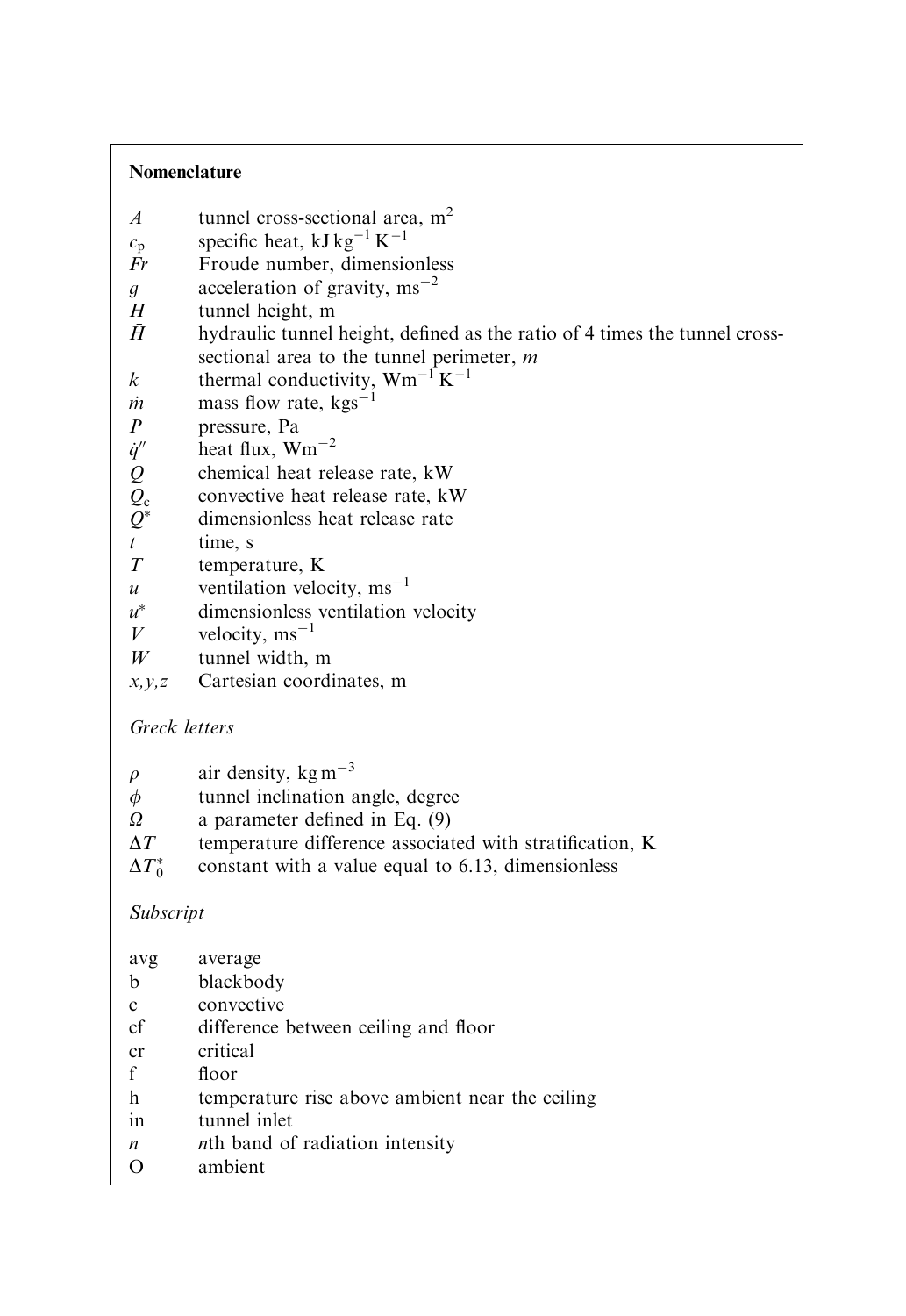(Fire safety J. 37 (2002) 67).

Keywords: Tunnel Fire; Critical ventilation velocity; Computer simulation; Stratified flow; Froude modeling; Large eddy simulation

#### 1. Introduction

#### 1.1. Critical ventilation velocity

When a fire is started on the floor of a straight tunnel without a ventilation (cross) flow, a hot plume rises above the fire and entrains the surrounding cold air into the plume. The plume, upon reaching the ceiling, forms two gas streams flowing in opposite directions along the ceiling. When a cross ventilation current exists, the symmetry in the rising plume and in the ceiling gas streams is broken. The ventilation current bends the plume and the length of the ceiling layer flowing against the ventilation current is reduced. This situation is depicted in Fig. 1, where the ceiling layer is represented by the gas temperature contours. In Fig. 1, the velocity vectors are also shown to indicate the general flow pattern in the tunnel.

In the event of a tunnel fire or smoke emergency, a main concern is to maintain an evacuation path that is free of smoke and hot gases. The existence of reverse stratified layer (also called back-layer) of hot combustion products has an important bearing on fire fighting and evacuation of underground mine roadways, tunnels and building corridors. Consider a scenario involving a stopped vehicle on fire in a tunnel, disrupting traffic and requiring worker and passenger evacuation. Another scenario involves a conveyer-belt fire in an underground mine entry, producing smoke and toxic combustion products. The consideration



Fig. 1. Stratified ceiling layer of combustion products against the ventilation current from left, with the fire source at the floor.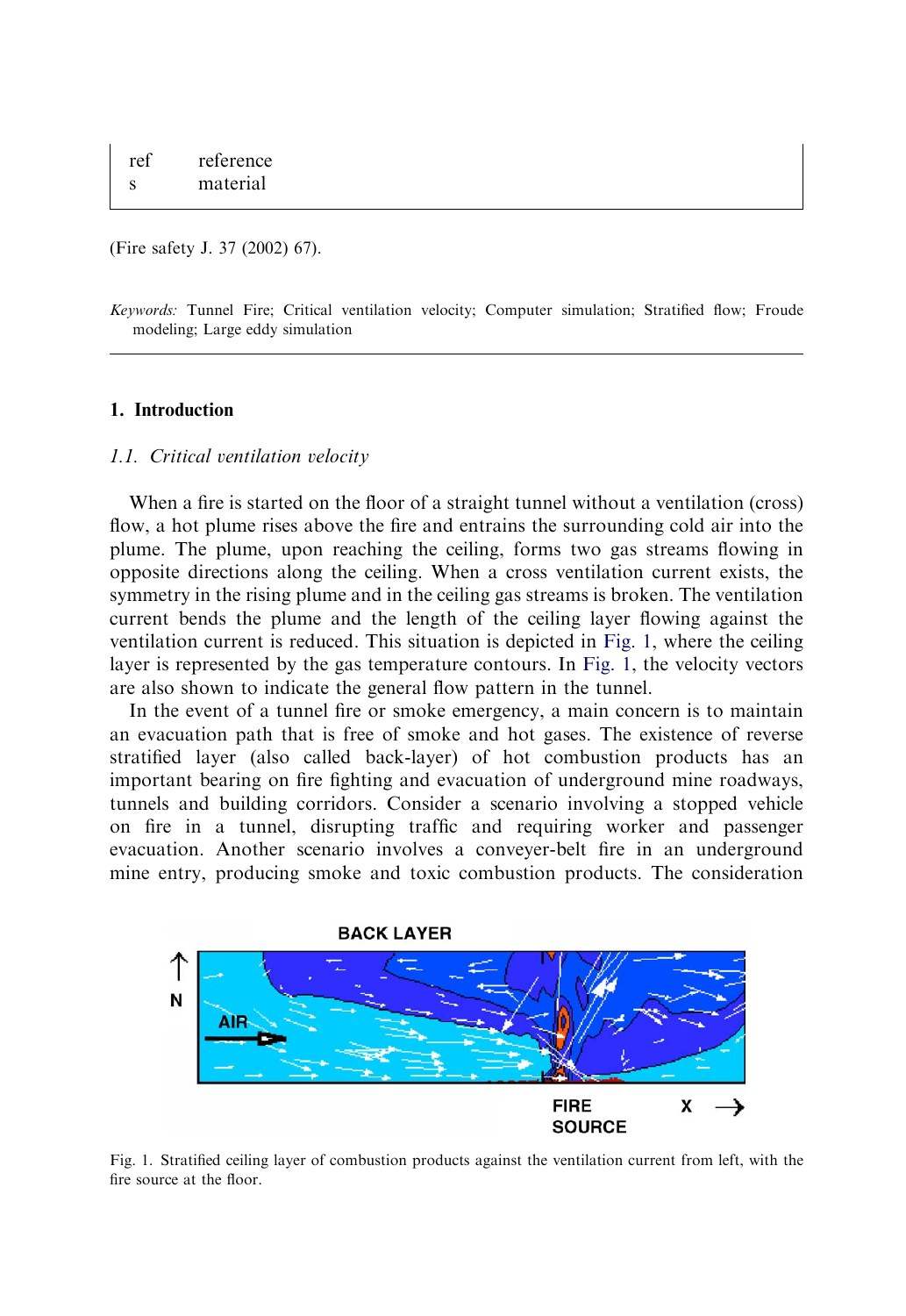for emergency planning must focus on determining the ventilation required to maintain a single evacuation path from the fire source clear of smoke and hot gases.

Experimental data show that the length of a back-layer upstream of the fire source is a function of  $u_{\text{in}}$  for fixed heat release rate from the fire [\[1–3\]](#page-30-0). As the value of  $u_{\text{in}}$ increases, the length of the back-layer decreases. The ''critical ventilation velocity''  $u_{cr}$  is defined as the value of the ventilation velocity  $u_{in}$  that is just able to prevent the formation of a back-layer. In the present CFD study, the ventilation velocity for a given Q is  $u_{cr}$  when the front end of the back-layer is at  $x = 0$  (front end of the fire source).

The risk from accidental fires as well as the subsequent smoke movement depends largely on this applied ventilation current  $u_{in}$ . It is of practical importance to understand the physical parameters and flow conditions under which the reverse stratified flow can be prevented.

#### 1.2. Previous works

Previous authors employed simple empirical models to determine the critical ventilation velocity needed to prevent upstream movement of smoke from a fire in a tunnel [\[1,4–7\].](#page-30-0) In general, these models considered the buoyancy head and the dynamic head in the system, and deduced appropriate quantities for correlation. Hwang et al. [\[8\]](#page-31-0) and Charters et al. [\[9\]](#page-31-0) employed phenomenological models that provided more detail than the simple empirical approaches. A recent review of tunnel fires by Grant et al. [\[10\]](#page-31-0) pointed out that existing experimental data still show an inadequate fundamental understanding of the interaction between buoyancy-driven combustion products and forced ventilation, the validity of extrapolation of small-scale results to large scales, the influence of slope on smoke movement, and the effect of tunnel geometry. Wu and Bakar [\[11\]](#page-31-0) carried out experimental tests of tunnel fires using tunnels of different cross sections. They used the hydraulic diameter as the characteristic length in the dimensionless groups for correlation. The correlation was able to encompass their own data and large tunnel data of other workers. The correlation shows that at large values of Q;  $u_{cr}$  levels off. Kunsch [\[12\]](#page-31-0) derived an expression that shows the decreasing effect of Q on  $u_{\text{in}}$  as Q increases. His equation shows that the aspect ratio of the tunnel crosssection is also a parameter.

#### 1.3. Objectives of the present study

The present study addresses the problem of critical ventilation velocity in longitudinally ventilated tunnels. Specifically, the leveling-off of  $u_{cr}$  for large values of  $Q$  is analyzed. Computer simulations are made to see whether the levelingoff of  $u_{\rm cr}$  can be observed. If leveling-off of  $u_{\rm cr}$  can be simulated, a possible cause is searched and studied. The simulation results are compared with available experimental data and simple theories.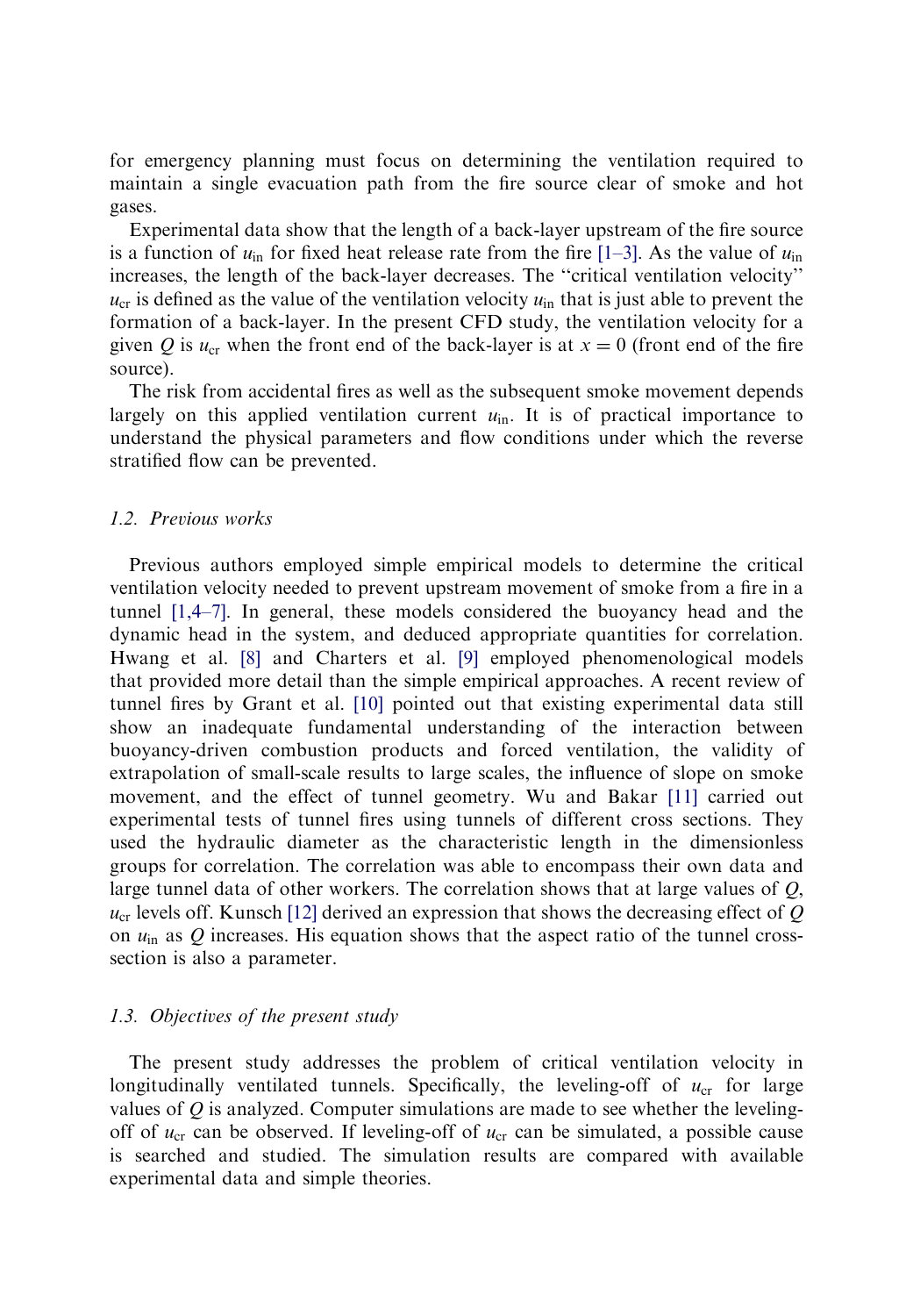#### <span id="page-4-0"></span>2. Theoretical considerations

#### 2.1. Experimental data

Fig. 2 shows a plot of existing experimental data on the critical ventilation velocity as a function of the heat release rate in fire tunnels. The tunnel size is expressed by the hydraulic tunnel height,  $\tilde{H}$ , defined as  $4 \times$  (cross-sectional area)/(perimeter). The values of  $\bar{H}$  range from 0.18 to 7.72 m, a factor of 43. Note that the scaling factor  $\bar{H}$ is not included in the correlation of Fig. 2. The factor  $\bar{H}$  will be included in the correlation in the next section. If we ignore the local variations in the plot, the global trend can be represented by an equation

$$
u_{\rm cr}=aQ^{1/5}
$$

with  $u_{cr}$  in m/s, Q in kW, and  $\alpha$ , a constant. An explanation for this 1/5th power correlation will be attempted in Sections after the flow field in the fire plume zone have been studied. If one studies the details of an individual set of experimental data in Fig. 2, especially those of Wu and Bakar [\[11\]](#page-31-0) and Memorial tunnel [\[2\],](#page-30-0) one notices the leveling-off of  $u_{cr}$  values as  $Q$  increases. Other authors also reported this trend



Fig. 2. Experimental data of critical ventilation velocity in tunnel fires. Memorial tunnel:  $\bar{H} = 7.72$  m; Buxton lab:  $\bar{H} = 2.38$  m; Wu and Bakar, tunnel A:  $\bar{H} = 0.176$  m; Wu and Bakar, tunnel D:  $\bar{H} = 0.40$  m; Hwang and Wargo:  $\bar{H} = 0.343$  m.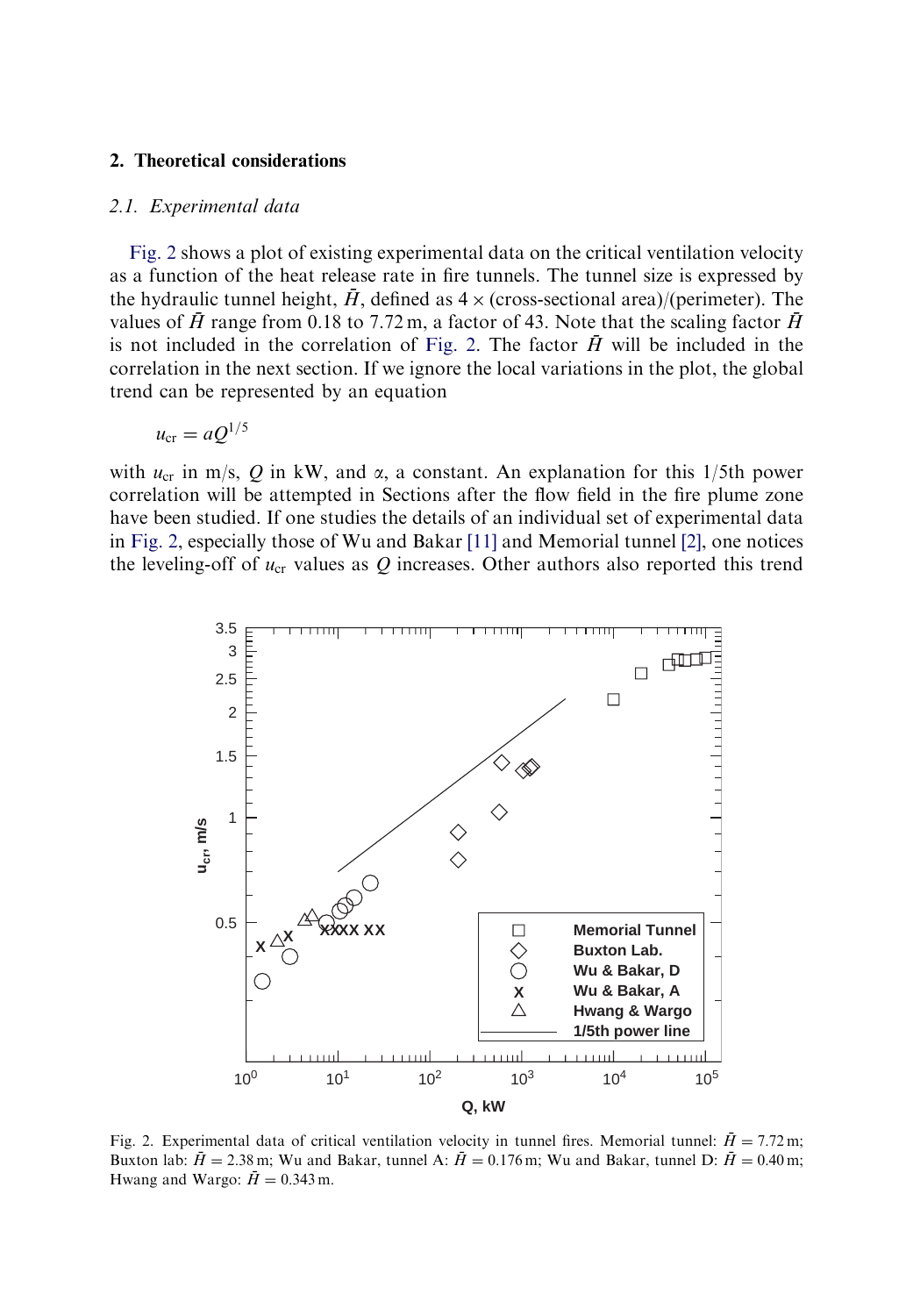[\[7,10\].](#page-31-0) A more satisfactory way to treat existing experimental data will be presented in the next Section.

#### 2.2. Scaling parameters

McCaffrey and Quintiere [\[13\]](#page-31-0) studied buoyancy driven countercurrent flows generated by a fire source, and found that the general nature of the flow is not dependent on scale. This can be achieved by assuming geometric similarity and assuming dynamic similarity holds if the Froude number is maintained constant. The Froude number criterion leads to equal corresponding temperatures between the scaled model (MODEL) and full-scale (FS) systems. The relationship

$$
\left(\frac{V}{\sqrt{H}}\right)_{\text{FS}} = \left(\frac{V}{\sqrt{H}}\right)_{\text{MODEL}}
$$

holds for velocity  $V$  where  $H$  is height, provided

$$
\left(\!\frac{\mathcal{Q}}{H^{5/2}}\!\right)_\text{FS}=\left(\!\frac{\mathcal{Q}}{H^{5/2}}\!\right)_\text{MODEL}
$$

where  $Q$  is the heat generated at the fire source. In the correlations of experimental data for tunnel fires, the following dimensionless groups have been used [\[7,11\]](#page-31-0)

;

$$
u^* = \frac{u_{\text{in}}}{\sqrt{gH}}
$$
 and  $Q^* = \frac{Q}{\rho_0 T_0 c_p \sqrt{gH^5}}$ . (1)

To accommodate for the tunnel cross-sectional geometry, Wu and Bakar [\[11\]](#page-31-0) used the hydraulic tunnel height  $\bar{H}$  in place of H. As shown in [Fig. 3,](#page-6-0) plots of  $u_{cr}^*$  versus  $Q^*$  encompass the tunnel sizes from 0.18 to 7.7 m. In [Fig. 3,](#page-6-0) a line representing  $u^* \propto (Q^*)^{1/3}$  is drawn. This relationship appears to hold for small values of  $Q^*$ . The dimensionless critical ventilation velocity  $u_{\rm cr}^*$  is defined as the dimensionless value of the ventilation velocity that is just sufficient to prevent the formation of a reverse stratified layer upstream of the fire source. For low values of  $Q^*$ ,  $u_{cr}^*$  increases with  $Q^*$ . For high values of  $Q^*$ ,  $u_{cr}^*$  is approximately constant and becomes independent of the value of  $Q^*$ . This behavior of the critical-velocity leveling-off has been explained as fire blockage to longitudinal ventilation [\[7\]](#page-31-0). Wu and Bakar [\[11\]](#page-31-0) observed that the temperature distribution in the fire plume changed as the value of  $O^*$  was increased. When the fire heat release rate is increased to certain level, the 'intermittent' flames reach the tunnel ceiling and occupy the upper part of the tunnel. The intermittent flames have the feature of constant flow speed; therefore the buoyancy force in the back-layering is not sensitive to the heat release rate.

#### 2.3. Temperature field in tunnel fires

The previous authors attribute the leveling-off of  $u_{cr}$  to fire blocking or intermittent flames. These explanations are related to the flow and temperature fields above and downstream from the fire source. Therefore, a detailed study of the temperature field downstream from the fire may reveal the cause for  $u_{cr}$  leveling-off.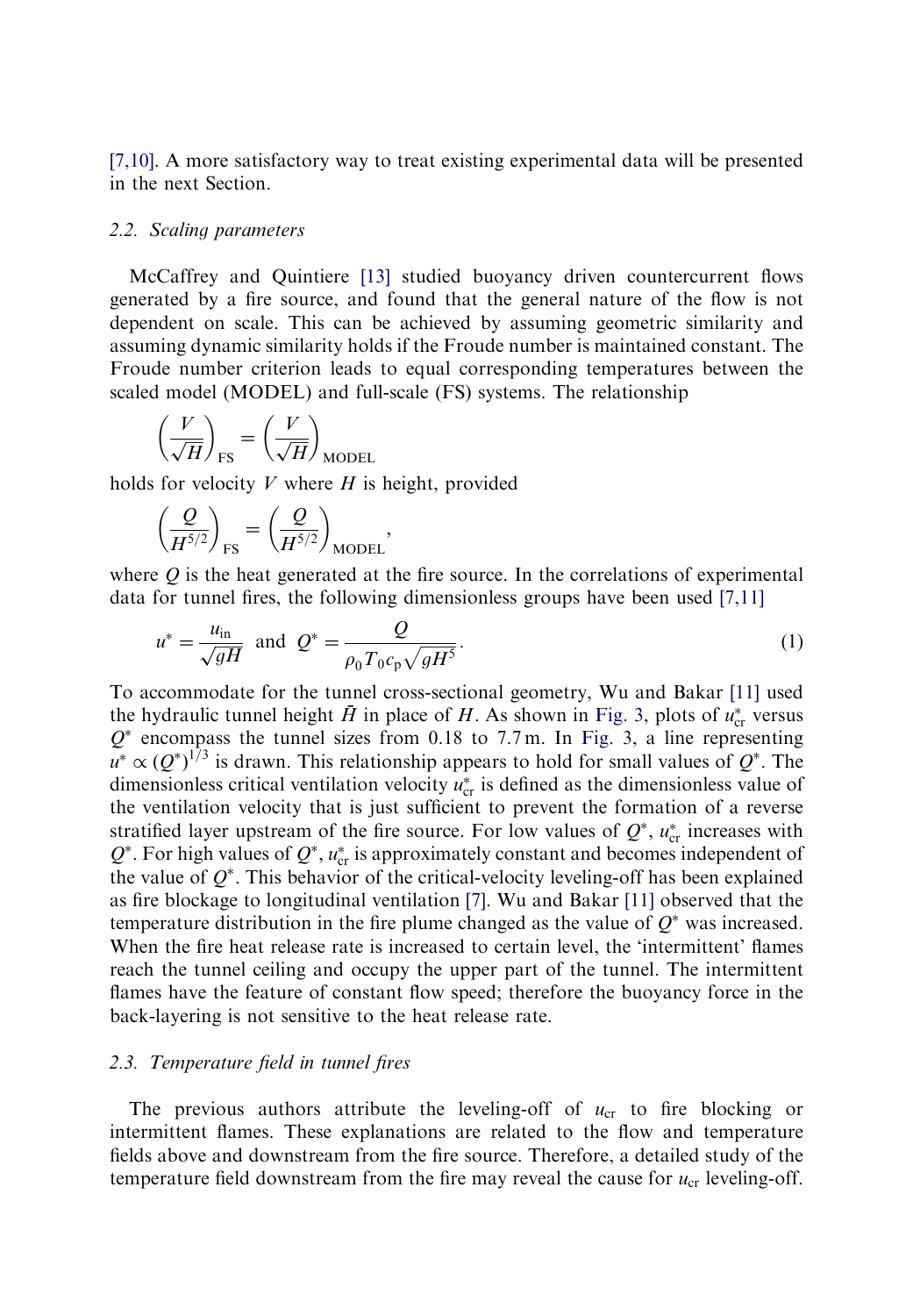<span id="page-6-0"></span>

Fig. 3. Experimental data of critical ventilation velocity in tunnel fires using non-dimensional parameters.  $u_{\rm cr}^*$  appears to depend on  $(Q^*)^{1/3}$  for small values of  $Q^*$ .

Newman [\[14\]](#page-31-0) studied experimentally tunnel fires and expressed his results as shown in [Figs. 4 and 5.](#page-7-0) It is noted that there is a similarity between the line drawn in Fig. 3 and a line connecting points in [Fig. 5](#page-8-0). In both diagrams, the dependent quantity behaves differently as the independent quantity increases beyond a certain value. This suggests that a quantity associated with the temperature field above the fire may play a role in  $u_{cr}$  leveling-off. Our first guess is the temperature stratification under critical ventilation. Newman [\[14\]](#page-31-0) described the temperature stratification in tunnel fires by

$$
\frac{\Delta T}{\Delta T_{\text{ref}}} = f(Fr) = f\left\{ \frac{V_{\text{ref}}}{\left[ (\Delta T/T_{\text{ref}})g\bar{H} \right]^{1/2}} \right\},\tag{2}
$$

where  $\Delta T$  is a temperature difference associated with the stratification;  $T_{\text{ref}}$  is the reference temperature;  $V_{\text{ref}}$  is the reference flow velocity; g is the acceleration due to gravity;  $\bar{H}$  is the characteristic dimension of the duct. The main features of Newman's results ([Figs. 4 and 3a](#page-7-0) in [\[14\]\)](#page-31-0) are shown in [Figs. 4 and 5.](#page-7-0) In [Fig. 4,](#page-7-0) a Froude number is used based on

$$
\Delta T = \Delta T_{\rm cf}, T_{\rm ref} = T_{\rm avg}, V_{\rm ref} = V_{\rm avg}
$$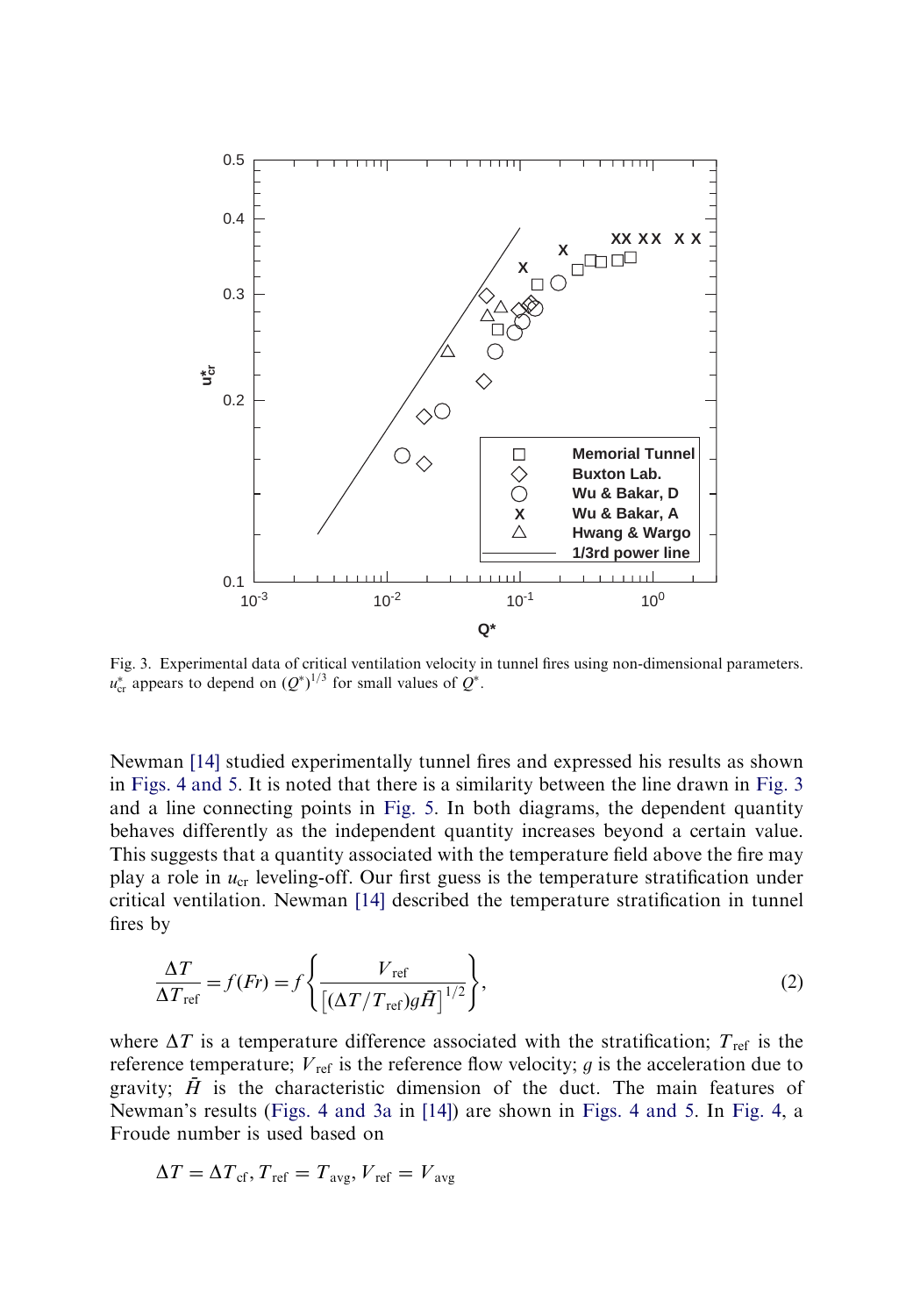<span id="page-7-0"></span>

Fig. 4. Gas temperature stratification versus Froude number in tunnel fires. This diagram is based on Fig. 4 of Ref. [\[14\]](#page-31-0).

where  $\Delta T_{cf}$  is the difference between the gas temperature near the ceiling and the gas temperature near the floor, and  $\Delta T_{\text{avg}}$  is the average temperature rise relative to ambient. The correlation can be represented by the relationship

$$
\frac{\Delta T_{\rm cf}}{\Delta T_{\rm avg}} = 1.5 \left\{ \frac{V_{\rm avg}}{\left[ \left( \Delta T_{\rm cf} / T_{\rm avg} \right) g \bar{H} \right]^{1/2}} \right\}^{-1}.
$$
\n(3)

Three regions can be defined in Fig. 4:

*Region I*: For  $Fr \leq 0.9$ ,  $\Delta T_{cf}/\Delta T_{avg} \geq 1.7$ , i.e., buoyancy dominating temperature stratification.

*Region II*: For  $0.9 \leq Fr \leq 10$ ,  $1.7 \geq \Delta T_{cf}/\Delta T_{avg} \geq 0.12$ , i.e., significant interaction of the ventilation velocity with the fire-induced buoyancy occurs.

*Region III:* For  $Fr \geq 10$ ,  $\Delta T_{cf}/\Delta T_{avg} \leq 0.12$ , i.e., stratification is insignificant.

Newman [\[14\]](#page-31-0) also showed [\(Fig. 5](#page-8-0)) that for region I,  $\Delta T_{cf}/\Delta T_h = 1.0$  independent of  $\Delta T_{\rm cf}/\Delta T_{\rm avg}$ , where  $\Delta T_{\rm h}$  is the gas temperature rise above ambient near the ceiling. This implies that the gas near the floor is essentially at ambient conditions and the maximum temperature stratification is established. In a ventilated tunnel fire, an increase in the heat generation  $Q$  increases the temperature stratification that can be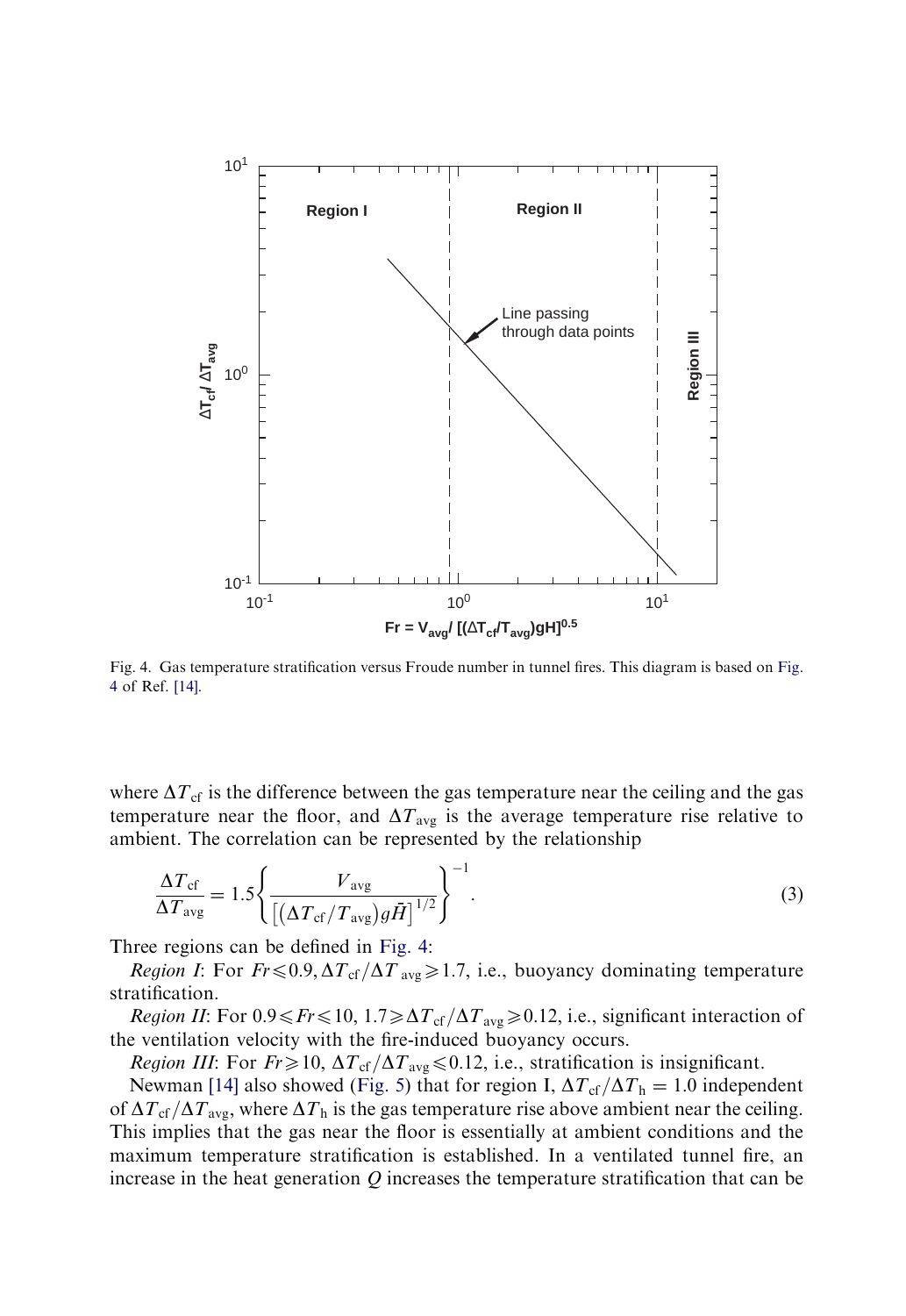<span id="page-8-0"></span>

Fig. 5. Gas temperature stratification heptane data in tunnel fires. This diagram is based on [Fig. 3a](#page-6-0) of Ref. [\[14\].](#page-31-0)

expressed by an increase in the value of  $\Delta T_{cf}/\Delta T_h$ . Eventually, a condition is reached at which  $\Delta T_{\rm cf}/\Delta T_{\rm h} = 1.0$ , and additional increase in Q cannot change the value of  $\Delta T_{\rm cf}/\Delta T_{\rm h}$ .

#### 2.4.  $u-Q$  relation

When a fire exists in a tunnel of uniform cross-section, the change in the average gas velocity is caused by the change in the gas density. Consider a control volume enclosed by two tunnel cross-sections and the connecting internal walls. The conservation of mass for the control volume gives

$$
V_{\text{avg}} = \frac{\rho_{\text{in}}}{\rho_{\text{avg}}} u_{\text{in}} \approx \frac{T_{\text{avg}}}{T_{\text{in}}} u_{\text{in}},\tag{4}
$$

where the subscripts "in" designate the condition at the tunnel entrance. Solving for  $u_{\text{in}}$  from Eqs. (3) and (4) yields

$$
u_{\rm in} = 1.5 \left(\frac{T_{\rm in}}{T_{\rm avg}}\right) \left(\frac{\Delta T_{\rm avg}}{\Delta T_{\rm cf}}\right) \left[\left(\frac{\Delta T_{\rm cf}}{T_{\rm avg}}\right) g \bar{H}\right]^{1/2} \tag{5}
$$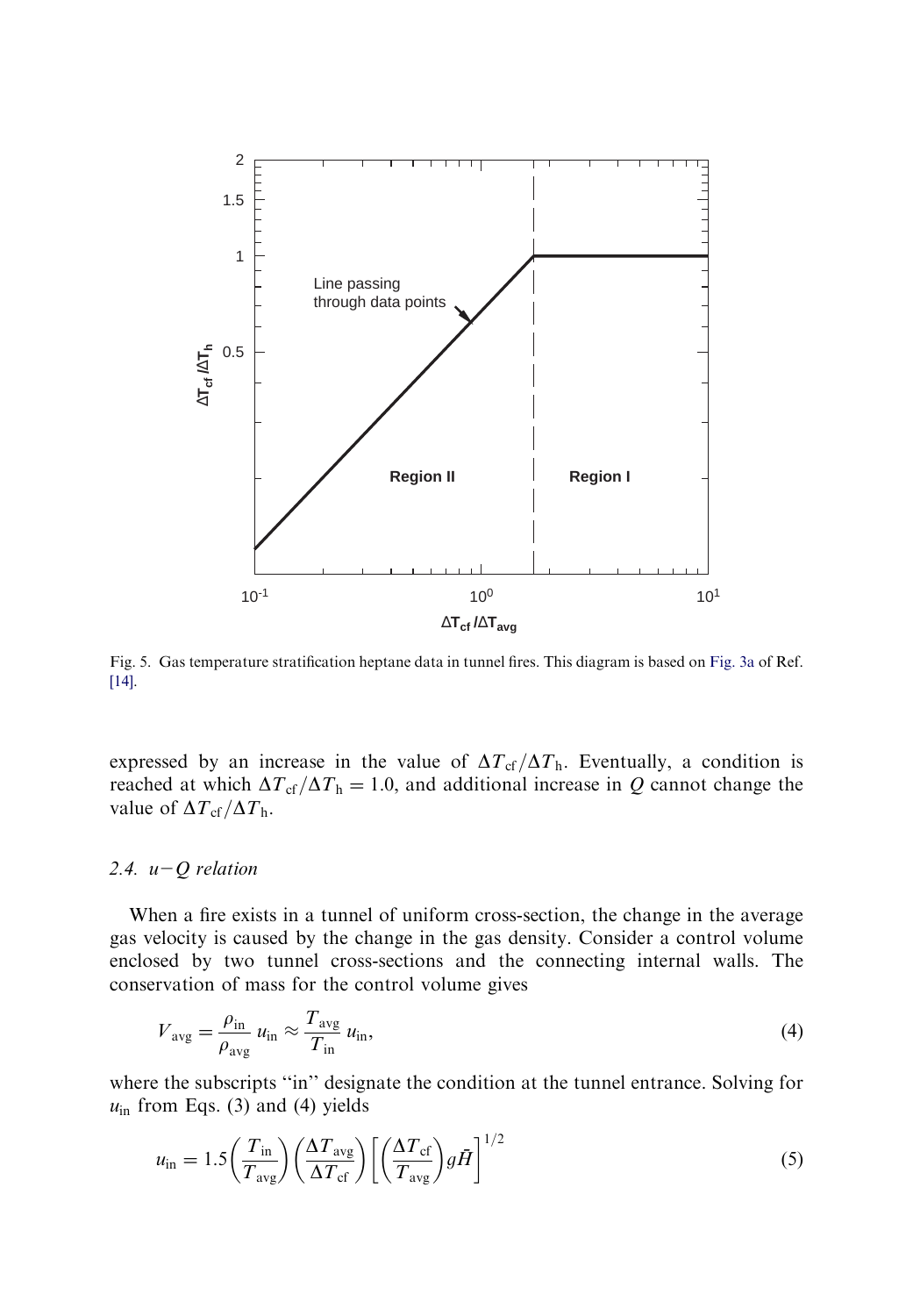Neglecting changes in the kinetic energy and the potential energy, an energy balance for the control volume gives:

$$
Q_{\rm c} = c_{\rm p} \dot{m}_{\rm in} \Delta T_{\rm avg} = c_{\rm p} \rho_{\rm in} u_{\rm in} A \Delta T_{\rm avg} = c_{\rm p} \rho_{\rm in} u_{\rm in} \frac{\pi}{4} \bar{H}^2 \Delta T_{\rm cf} \frac{\Delta T_{\rm avg}}{\Delta T_{\rm cf}},\tag{6}
$$

where  $Q_c$  is the convective heat release rate. It is assumed that the mass addition from the fire source is negligible compared with  $\dot{m}_{\rm in}$ . Solving for  $\Delta T_{\rm cf}$  yields

$$
\Delta T_{\rm cf} = \left(\frac{\Delta T_{\rm cf}}{\Delta T_{\rm avg}}\right) \left(\frac{4Q_{\rm c}}{\pi \rho_{\rm in} c_{\rm p} u_{\rm in} \bar{H}^2}\right). \tag{7}
$$

Substituting Eq. (7) into Eq. (5) and solving for  $u_{\text{in}}$  gives

$$
u_{\rm in} = 1.5 \left(\frac{4}{\pi}\right)^{1/2} \left(\frac{T_{\rm in}}{T_{\rm avg}}\right)^{3/2} \left(\frac{\Delta T_{\rm avg}}{\Delta T_{\rm cf}}\right)^{1/2} \left(\frac{g Q_c}{\rho_{\rm in} c_{\rm p} T_{\rm in} u_{\rm in} \bar{H}}\right)^{1/2}.
$$
 (8)

Eq. (8) can be cast into a non-dimensional form

$$
\frac{u_{\rm in}}{\sqrt{g\bar{H}}} = 1.42 \left(\frac{T_{\rm in}}{T_{\rm avg}}\right) \left(\frac{\Delta T_{\rm avg}}{\Delta T_{\rm cf}}\right)^{1/3} \left(\frac{Q_{\rm c}}{\rho_{\rm in}c_{\rm p}T_{\rm in}\sqrt{g\bar{H}^5}}\right)^{1/3}
$$

or in terms of the dimensionless group defined by Eq.  $(1)$ 

$$
u^* = 1.42 \Omega (Q_c^*)^{1/3} \tag{9}
$$

where

$$
\Omega = \left(\frac{T_{\rm in}}{T_{\rm avg}}\right) \left(\frac{\Delta T_{\rm avg}}{\Delta T_{\rm cf}}\right)^{1/3}
$$

Eq. (9) which relates  $u^*$  to  $Q^*$  is an extended correlation of Eq. (3). In theory, Eq. (9) applies to a cross-section downstream from a tunnel fire, and should apply to the situation when  $u^*$  is the critical ventilation velocity  $u_{\text{cr}}^*$ . This must be verified in the present simulation. Since the values of  $T_{in}/T_{avg}$  and  $\Delta T_{avg}/\Delta T_{cf}$  are unknown at this point, a full discussion of Eq. (9) will be delayed until this information is available.

#### 3. CFD simulation

#### 3.1. Turbulence model

In our previous study of the reverse stratified flow generated by a floor-level fire, the standard  $k - \varepsilon$  turbulence model was employed for simulation [\[15\].](#page-31-0) The advantages of this model are its simplicity and cost effectiveness. For fire applications, one of fundamental limitations of this model is the averaging procedure at the root of the model equations. Since the  $k - \varepsilon$  model was developed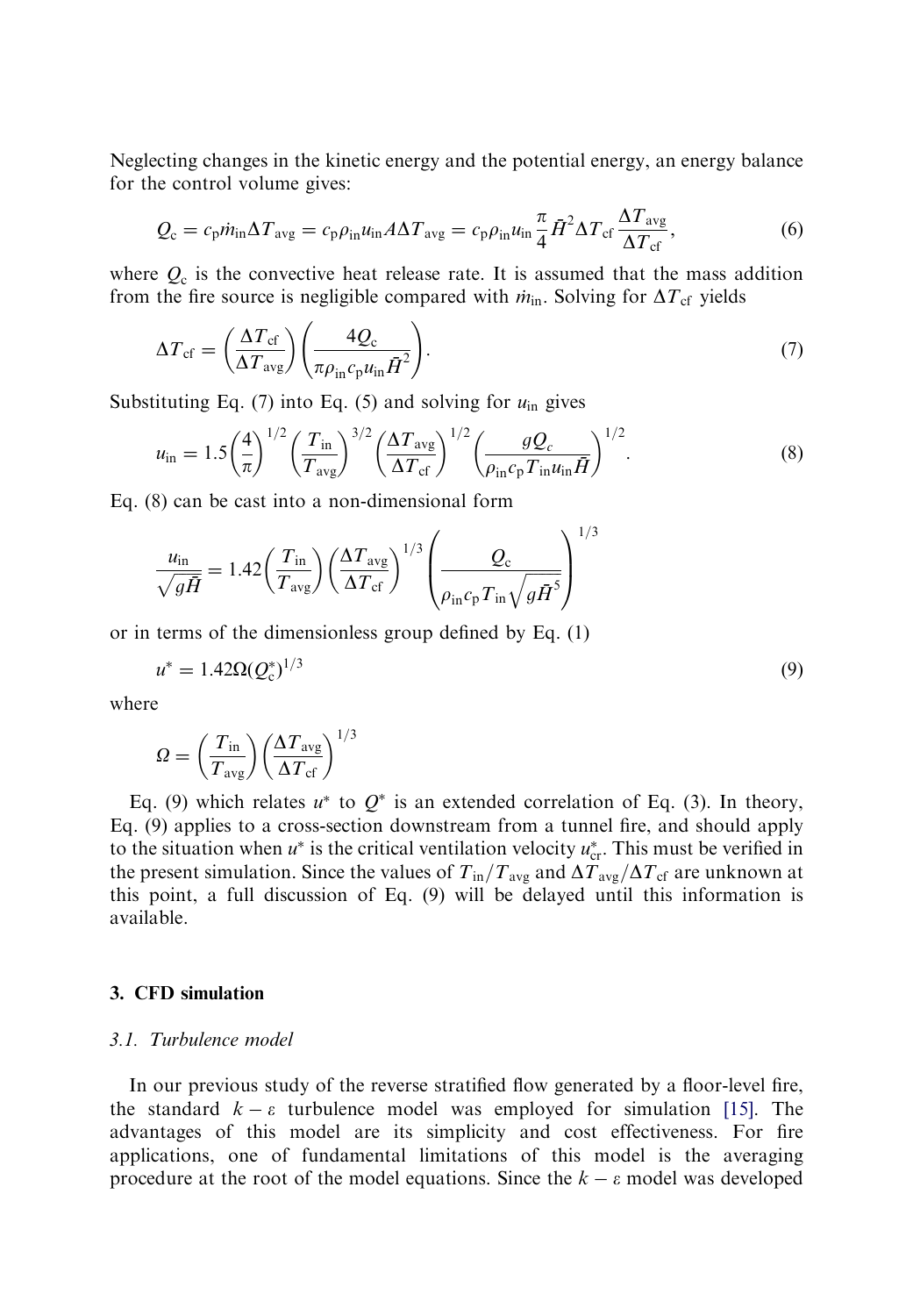as a time-averaged approximation to the conservation equations of fluid dynamics, the results of fire simulations appear smooth. The evolution of eddy structures characteristic of most fire plumes is lost with such an approach [\[16\].](#page-31-0) Other known drawbacks of  $k - \varepsilon$  model are:

- The model assumes high Reynolds number and has to be adapted for low Reynolds number flows.
- The model assumes an isotropic eddy viscosity and has to be modified to account for the effect of the mean streamline curvature.
- Wall functions (algebraic laws) are generally required to describe flow fields in the vicinity of walls.

Workers dealing with buoyancy-driven flows have used modified versions of the  $k - \varepsilon$  model [\[11,17–19\].](#page-31-0) The modification in general was made by inclusion of a buoyancy production term in the governing equations. The present study employed a fire dynamics simulator (FDS Version 2) code based on large eddy simulations (LES) techniques [\[20\]](#page-31-0). The application of LES techniques to fire is aimed at extracting greater temporal and spatial fidelity from simulation of fire. This model explicitly calculates the turbulent large scales and models the effects of smaller ones using sub grid closure rules. Compared to direct numerical simulations (DNS), the description of the unresolved small scales is lost. Compared to Reynolds ensemble averaging, LES provides the instantaneous resolved field. LES of reacting flows can resolve the instantaneous position of a large-scale flame, so that LES captures the low-frequency variations of flow parameters. The approach based on LES has a particular advantage over the Reynolds-averaging procedures in that only the effects of smallscale turbulence motion have to be modeled [\[21\]](#page-31-0). The FDS code adopts the ''low Mach number'' combustion equations that describe the low speed motion of a gas driven by chemical heat release and buoyancy forces. The balance equations for LES are obtained by filtering the instantaneous balance equations. In the FDS code, the Smagorinsky subgrid-scale model is employed [\[22\].](#page-31-0) Although the Smagorinsky model is known as being too dissipative [\[23\]](#page-31-0), the LES model is believed to be a better model than a  $k - \varepsilon$  model for fire simulation. The governing equations for this model can be found in Ref. [\[16\]](#page-31-0).

### 3.2. Combustion model

The FDS model assumes that the combustion is mixing-controlled and that all species of interest can be described in terms of a mixture fraction [\[16\].](#page-31-0) The mixture fraction is a conserved quantity representing the fraction of material at a given point that originated as fuel. The local heat release rate is computed from the local oxygen consumption rate at the flame surface. The flame surface can be located by requiring that fuel and oxidizer simultaneously vanish. The thermal radiation is computed by solving the radiative transport equation (RTE) for a non-scattering gas [\[16\]](#page-31-0). In practice, the radiation intensity integrated over a band is solved. Over the wavelength of  $1-200 \mu m$ , the number of bands is from 6 to 10.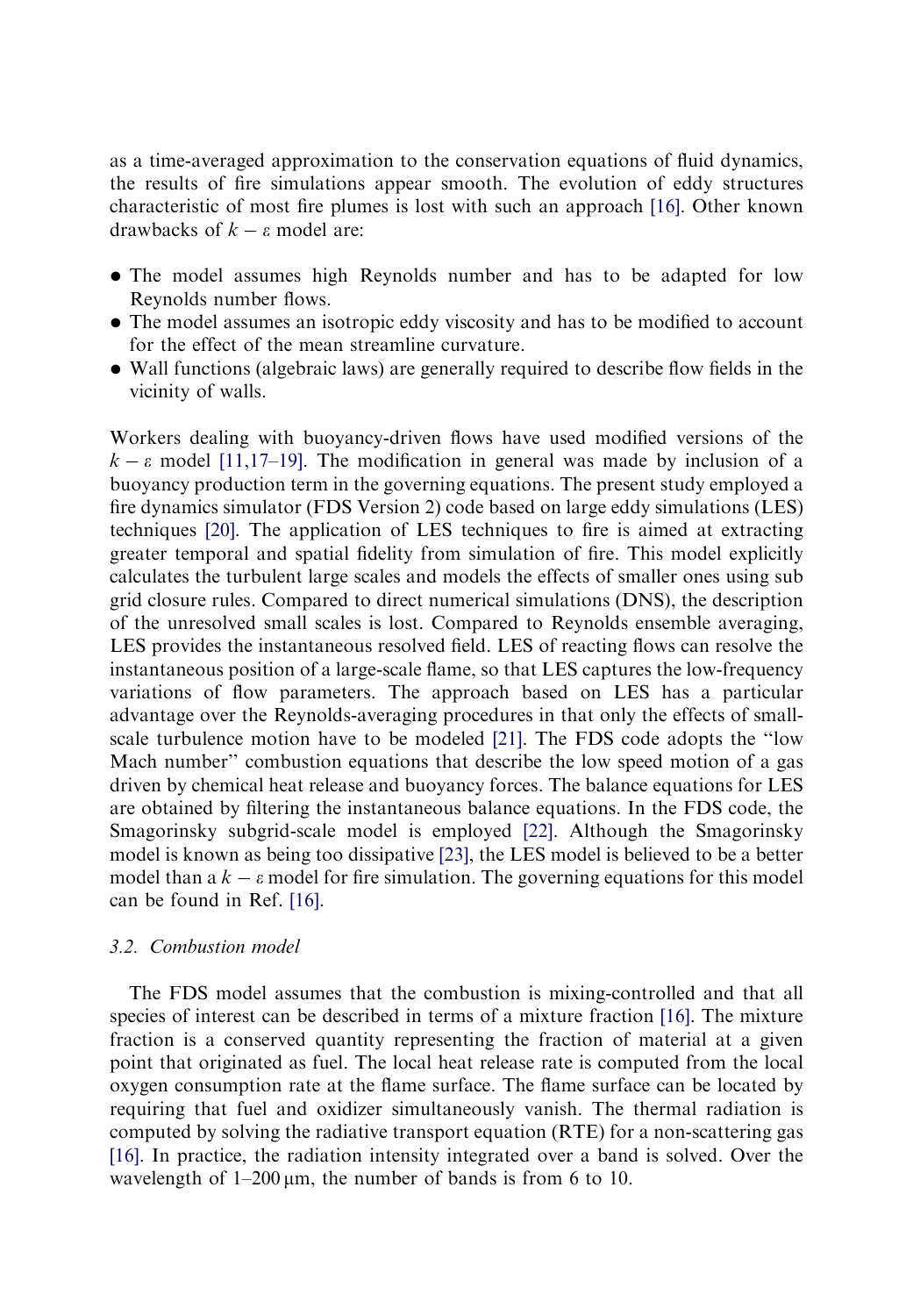#### <span id="page-11-0"></span>3.3. Description of fire tunnels

In the present study, simulations were performed for two tunnels for which experimental data were available. Fig. 6 shows the schematics of the tunnels with their fire-source geometries. The first (small) tunnel was 4.9-m long with a uniform cross-section 0.4 m wide and 0.3 m high. A fire tunnel of this size was employed to measure distributions of the temperature and velocity in reverse stratified layers generated by floor-level fires [\[3\].](#page-30-0) Assigning a volumetric flow rate at the tunnel inlet and atmospheric pressure at the outlet simulated the ventilation flow. In the experiment, natural gas was the fire source burning stoichiometrically at a floor area of 0.15 m axial length and 0.4 m width. In the simulation, methane and propane were used as the fuel. The heat generation per unit area at the fire source (HRRPUA in FDS2) provided the fire intensity for simulation.



Fig. 6. Schematics of fire tunnels and fire-source configurations. (a) small tunnel; (b) large tunnel. The direction of q (acceleration of gravity) as shown is for ascensional ventilation (uphill slope).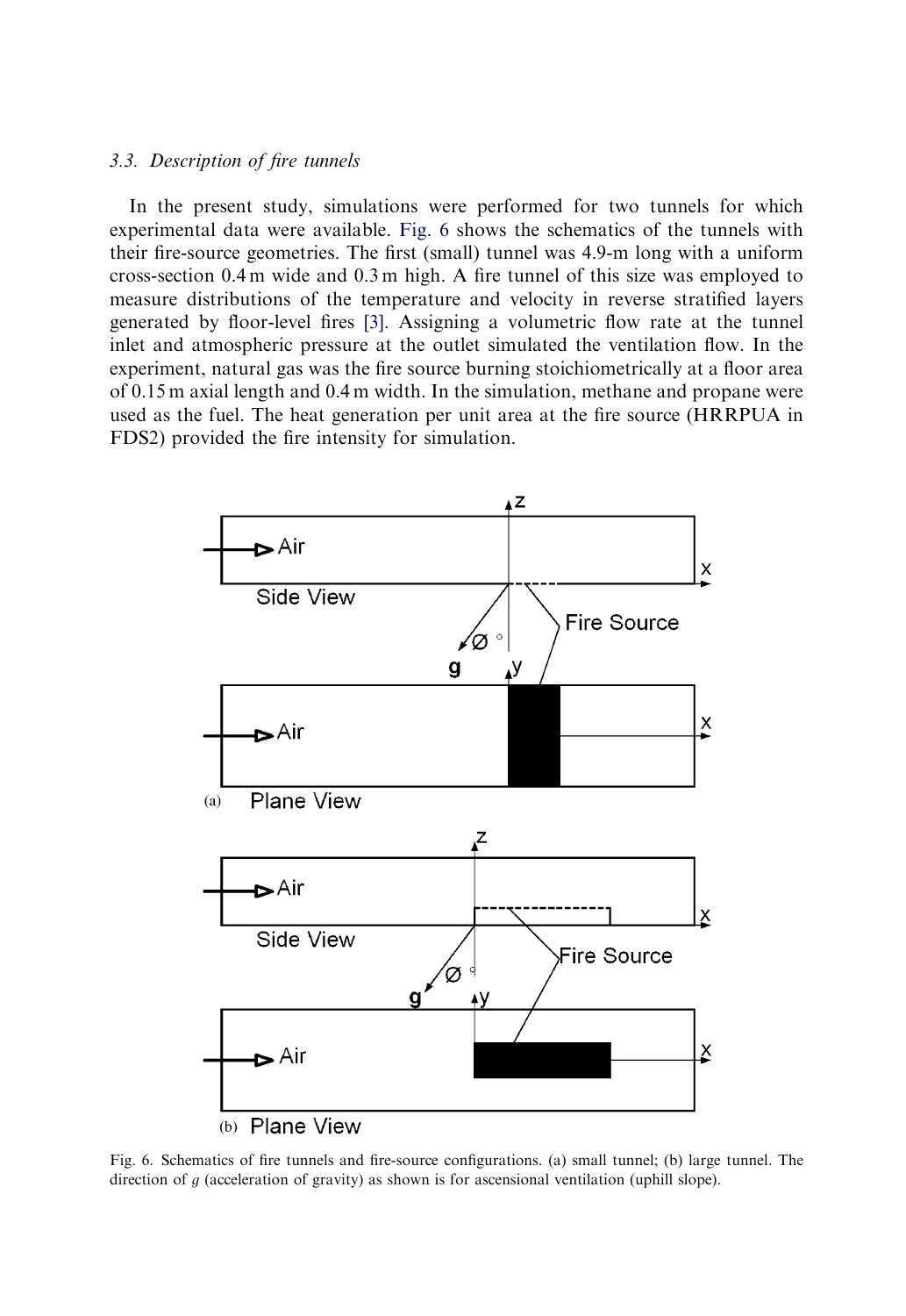The second (large) tunnel used for simulation was 853 m long, 8.6 m wide and 7.0 m high. The tunnel size was selected to simulate experiments conducted at Memorial tunnel [\[2\].](#page-30-0) The tunnel used in the experiments has an arched ceiling. The height of the tunnel for simulation was selected so that the cross-sectional area  $(60.2 \text{ m}^2)$  is equal to that of the experimental tunnel. In the experiments, the fire source was No. 2 fuel oil in various-size pans, with the oil surface at 0.9 m from the floor. In simulation, the fire source was liquid heptane burning stoichiometrically from a plane at a height 1.0 m from the floor. The width of the pan was fixed at 2.6 m wide, so that the length of the pan varied with the total heat generation. For heptane fuel, the heat of vaporization is specified so that the burning rate of fuel is dependent on heat feed back. The data are given in the database of FDS code. Propane was also used in the simulation. For example, the length of the pan for a 50 MW fire is approximately 12 m. In the experiments, jet fans near the tunnel exit provided longitudinal ventilation. In the simulation, a volumetric flow rate was assigned at the exit and atmospheric pressure was assigned at the inlet.

It is seen that the fire-source geometry for these two tunnels are entirely different. The small tunnel has the fire source spread over the entire width of the floor, and the fire intensity is varied by varying the heat generation per unit area. The fire source for the large tunnel, on the other hand, does not occupy the entire width of the floor. It has a fixed heat generation per unit area, and the total fire intensity is linearly proportional to the area of the fire source. This implies that as the fire intensity increases, the longitudinal extent of the fire source increases.

#### 3.4. Boundary conditions

The surface material of the tunnel is assumed thermally thick. A one-dimensional heat conduction equation for the material temperature,  $T_s(n, t)$ , is applied in the direction  $\vec{n}$  pointing into air/solid interface ( $n = 0$ , where n is the normal coordinate)

$$
\rho_s c_s \frac{\partial T_s}{\partial t} = k_s \frac{\partial^2 T_s}{\partial n^2}; -k_s \frac{\partial T_s}{\partial n}(0, t) = \dot{q}_c'' + \dot{q}_r''
$$

where  $\rho_s$ ,  $c_s$  and  $k_s$  are the (constant) density, the specific heat and the thermal conductivity of the material; and  $\dot{q}_c''$  and  $\dot{q}_r''$  are the convective and radiative heat fluxes at the surface [\[15\]](#page-31-0).

For both tunnels, a uniform velocity is assigned at the inlet and atmospheric pressure is assigned at the exit. In some computations for the large tunnel, atmospheric pressure is assigned at the inlet and volumetric flow rate is assigned at the exit. There was no difference in the computed value of the critical ventilation velocity when the latter boundary conditions were used. At the tunnel wall, the gas velocity has slipas given by the code. This implies that no wall function is used near a wall to accommodate the no-slip boundary condition.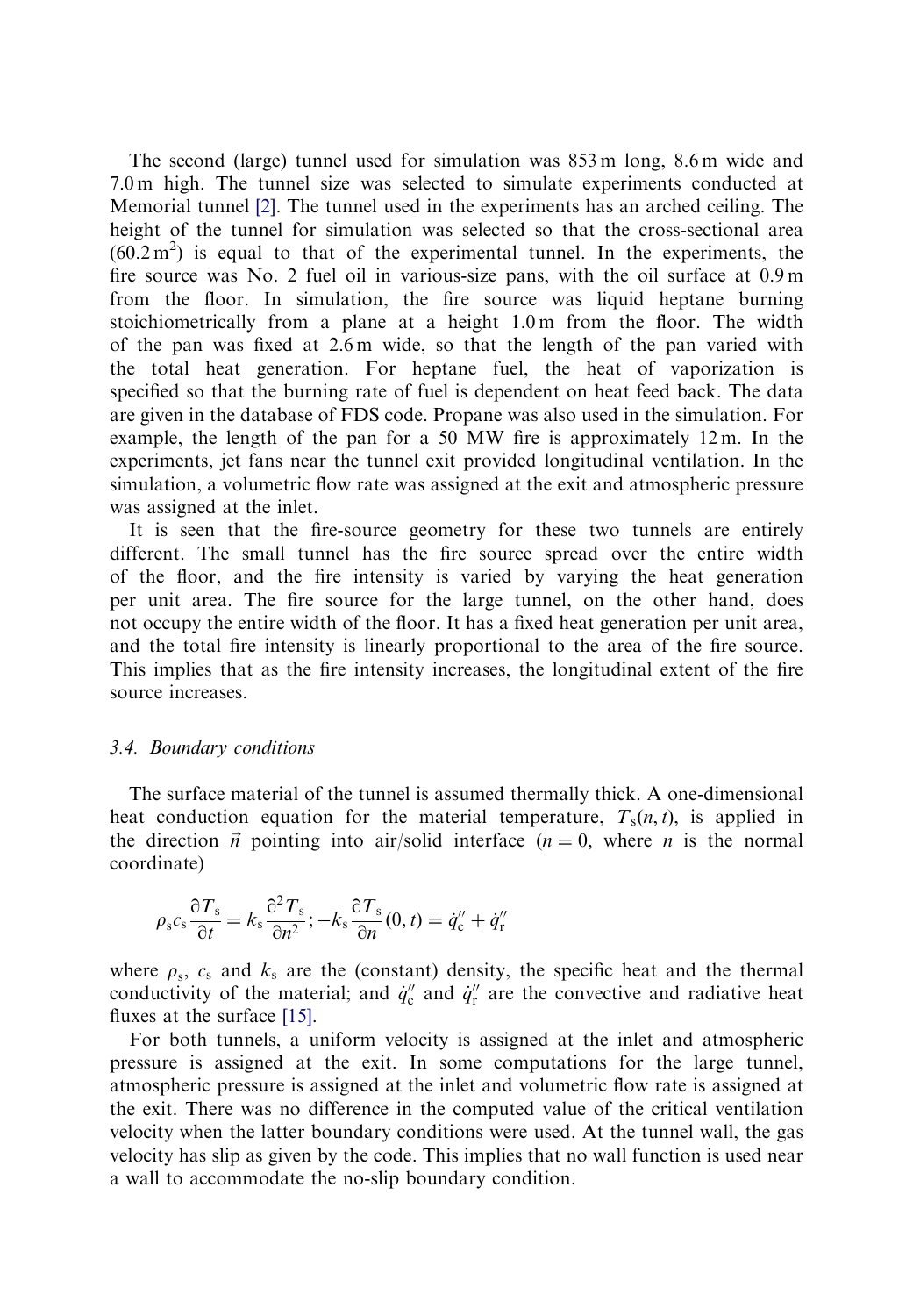#### <span id="page-13-0"></span>3.5. Verification of the computer code

The computer code employed was FDS2 that has been verified in many applications [\[24–28\].](#page-31-0) To see how well the code predicts the reverse-stratified flow in a tunnel fire, CFD simulations were made to predict the experimental data of Hwang and Wargo (small tunnel) [\[3\]](#page-30-0) and the data obtained at the Memorial tunnel (large tunnel) [\[2\]](#page-30-0). The descriptions of these tunnels are given in the previous section. The coordinate system (see [Fig. 6](#page-11-0) for symbols) for the small tunnel was x from  $-3.05$ to 1.85 m, y from  $-0.2$  to 0.2 m, and z from 0 to 0.3 m; the coordinate system for the large tunnel was x from  $-615$  to 238 m, y from  $-4.3$  to 4.3 m, and z from 0 to 7 m. To reduce the computation time, in the computations to determine the critical ventilation velocity, the range of x was  $-100 \text{ m}$  upstream from the fire and 50–90 m downstream from the fire. Compared with the former configuration, it was assumed that the inlet flow development length and an additional length downstream of 50 m had small effect on the results. These assumptions were checked with actual computations. Simulation times up to 300 s were run for both size tunnels. A steady



Fig. 7. Comparison of the experimental data  $(\blacksquare)$  of the small tunnel [\[3\]](#page-30-0) and its prediction  $(\text{---})$  by CFD at various cross sections. Upper diagram: velocity profiles. Lower diagram: temperature profiles. Heat generation  $= 3.3$  kW.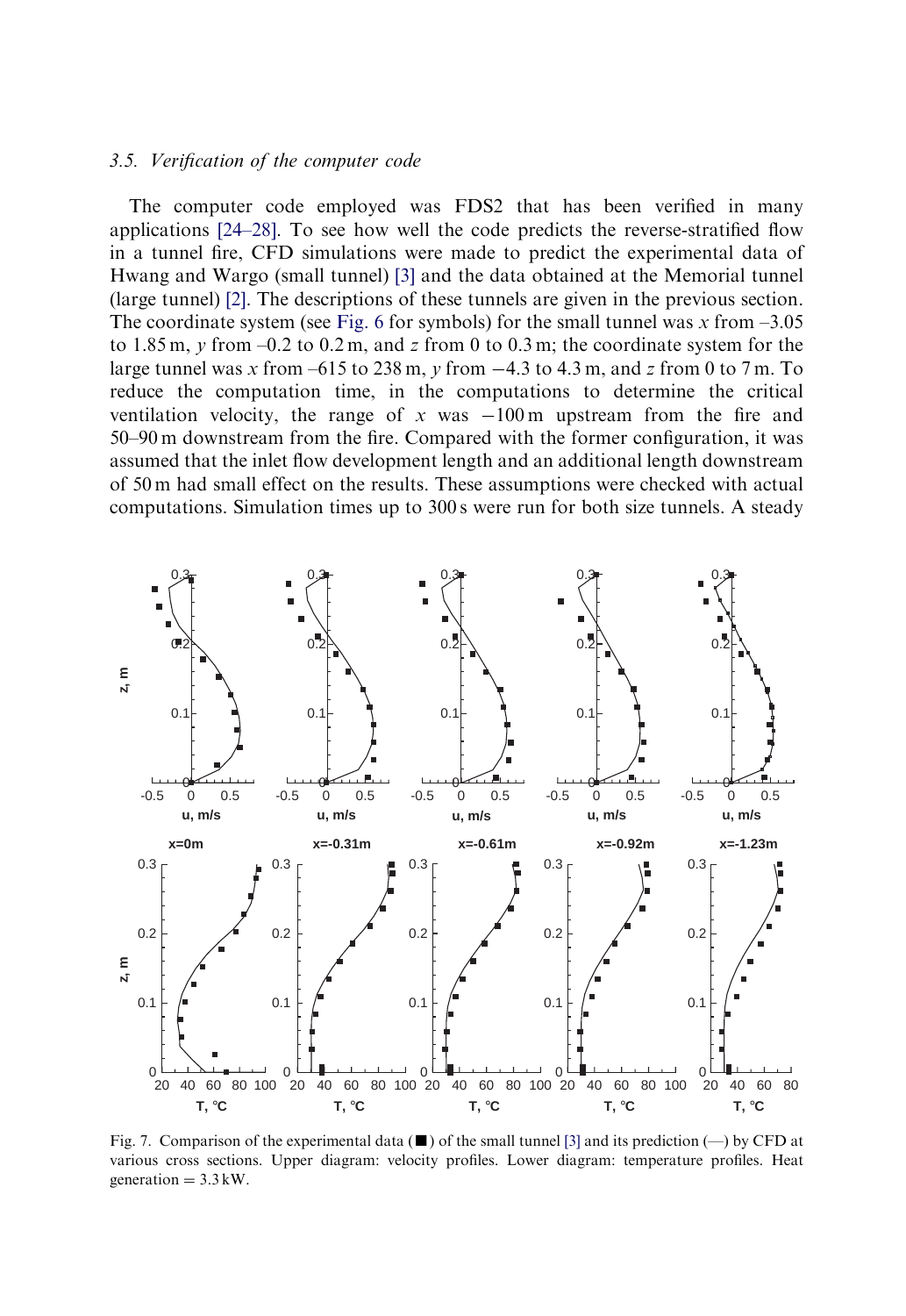

Fig. 8. Results of simulations for the large fire tunnel. (a) Velocity profiles at various cross-section,  $y = 0$ plane. Experimental data:  $\blacksquare$ ; CFD prediction: —. (b) Temperature-contour plot in  $y = 0$  plane. Heat generation  $= 50$  MW.

state was established by visualizing the layer growth using the 'Smokeview' package in FDS2. Since the measurements were made under steady conditions and an output from LES simulations had flow oscillations, the results from the computations were the mean values from the final 10- to 20-second of the computer outputs.

[Fig. 7](#page-13-0) shows the velocity and temperature profiles at various stations along the small fire tunnel. Experimental results of Hwang and Wargo [\[3\]](#page-30-0) are also plotted for comparison. The computations predict the velocity profiles quite well close to the fire zone. In the region upstream of the fire zone, the computations under-predict the ceiling layer velocity and consequently under-predict the layer thickness. Overall, the predicted temperatures agree well with the experiment. Fig. 8 shows the velocity profiles and the temperature contours for the large fire tunnel. The computations over-predict the ceiling layer velocity and the layer thickness. The discrepancy may be attributed to the difference in the configurations of the ceiling region used in the simulation and the actual tunnel. The shape of the temperature contours agrees well with the experimental measurements [\[2\].](#page-30-0)

Varying the number of grids for both tunnels checked the influence of number of grid cells. For the tunnel having dimensions of  $4.9 \text{ m} \times 0.4 \text{ m} \times 0.3 \text{ m}$ , two sizes of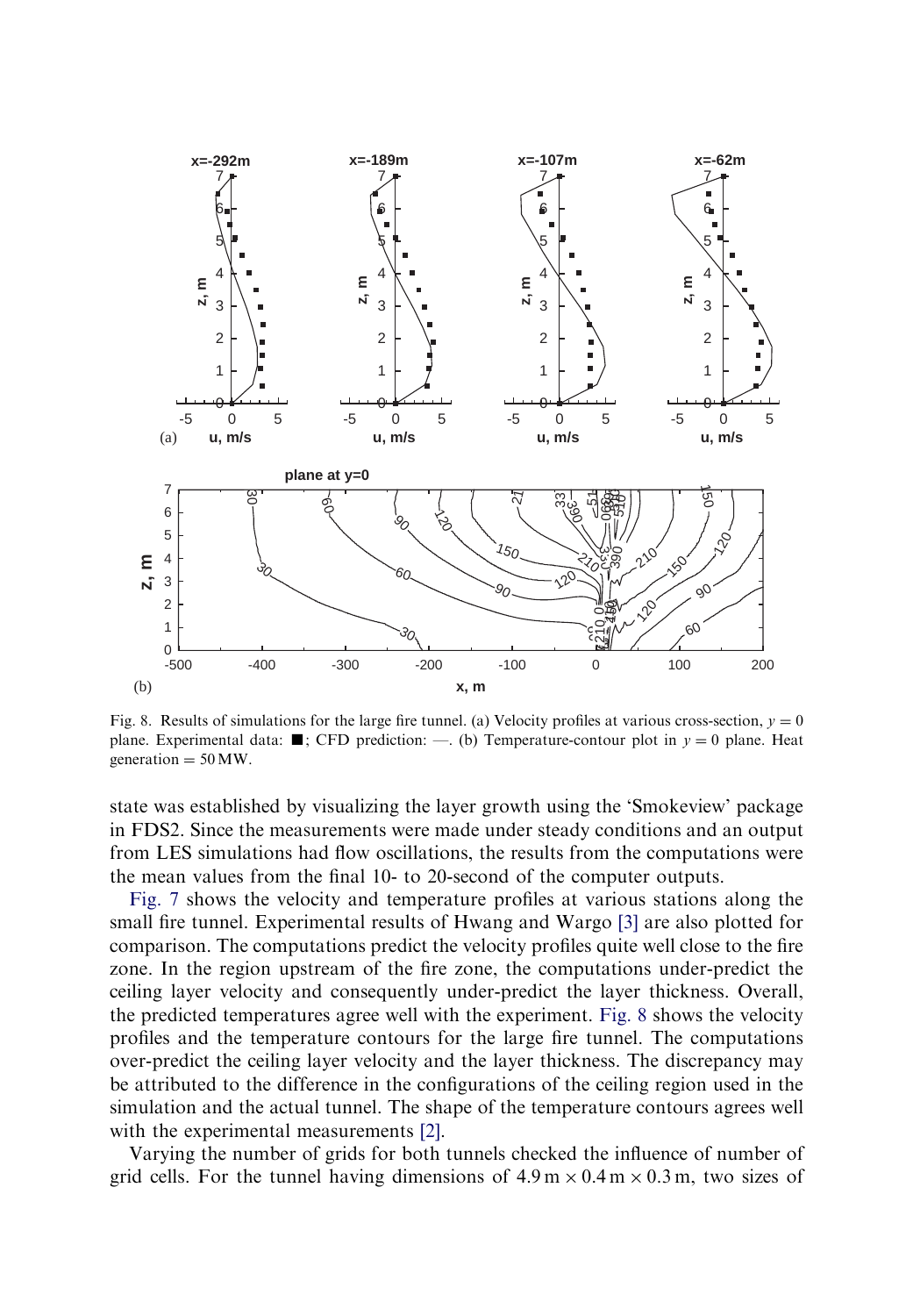Table 1 Effect of cell size for the small tunnel

|                                                  | Case 1                             | Case 2                               |
|--------------------------------------------------|------------------------------------|--------------------------------------|
| No. of grids                                     | $108 \times 20 \times 16$          | $162 \times 36 \times 32$            |
| Cell size                                        | $0.05 \times 0.02 \times 0.0188$ m | $0.033 \times 0.011 \times 0.0094$ m |
| $u_{\rm in}$ (m/s)                               | 0.620                              | 0.620                                |
| $\varrho$                                        | $10.82 \,\mathrm{kW}$              | $10.73 \,\mathrm{kW}$                |
| Layer length $(m)$                               | 0.0 < x < 0.200                    | $-0.067 < x < 0.233$                 |
| Highest temperature at the ceiling $(^{\circ}C)$ | 139 at (0.350, 0, 0.30)            | 141 at $(0.367, 0, 0.30)$            |

Table 2

Effect of cell size for the large tunnel

|                                           | Case 1                    | Case 2                              |
|-------------------------------------------|---------------------------|-------------------------------------|
| No. of grids                              | $240 \times 24 \times 24$ | $300 \times 30 \times 30$           |
| Cell size                                 | 0.3750.3580.292 m         | $0.300 \times 0.287 \times 0.233$ m |
| $u_{\rm in}$ (m/s)                        | 3.17                      | 3.15                                |
| Q                                         | 16680 kW                  | $17320 \,\mathrm{kW}$               |
| Layer length $(m)$                        | $-6.38 < x < 9.00$        | $-11.1 < x < 9.90$                  |
| Highest temperature at the ceiling $(°C)$ | 266 at $(9.75, 0, 7m)$    | 256 at $(8.70, 0, 7m)$              |

grids were used. In the first case, the number of grids was  $108 \times 20 \times 16$ , and in the second case, the number of grids was  $162 \times 36 \times 32$ . Table 1 shows a comparison of these two cases. The conditions for both cases are close to the critical ventilation conditions as indicated by a short length of the back layering. Both cases have almost identical plots of temperature contours and the velocity vector fields. For the large tunnel, efforts were made to decrease the size of the cells. As a guide, approximately the cell size used by McGrattan et al. [\[27\]](#page-31-0) in their simulation of a 2 m, 5-MW heptane fire was employed. The cell size for Case 2 (Table 2) was of the order of 0.3 m. The cell size for Case 1 was 25% larger. Because of the scheme with which the heat generation is computed in the code, the value of  $Q$  for Case 2 is larger by approximately 4%, and the reverse ceiling-layer length is longer (11.1 versus 6.38 m). Because of slightly different mixing patterns in the fire zone, Case 1 actually has a higher temperature at the ceiling than in Case 2. It is judged that the cell sizes in Tables 1 and 2 are sufficient in the simulation to predict the critical ventilation velocities in tunnel fires. Both cell sizes (Cases 1 and 2) given in Tables 1 and 2 were used in the computations reported in the Results Section.

#### 4. Results

# 4.1. Critical ventilation velocity,  $u_{\rm cr}^*$

For a fixed heat generation rate  $Q$ , the program was run with a selected ventilation velocity (volumetric flow rate) and the formation of the back-flow was checked.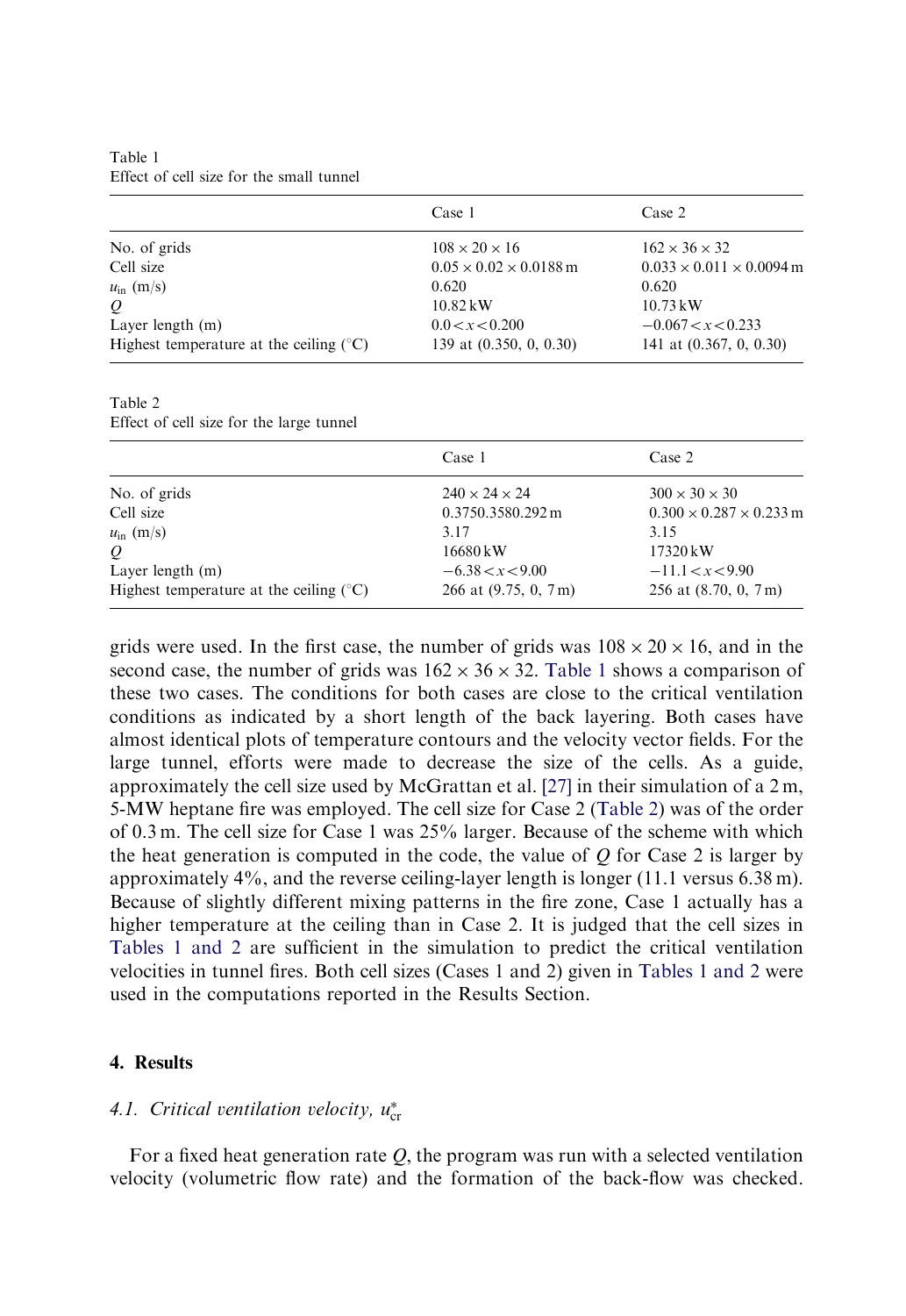<span id="page-16-0"></span>

Fig. 9. A diagram used for determination of critical velocities for the small fire tunnel. CFD results. The power of the line at the lower end is 0.299.

Runs were repeated until a range of ventilation velocities encompassed the conditions exhibiting back-flow and no back-flow along the ceiling relative to the upwind edge of the fire zone. Figs. 9 and 10 show the plots of ventilation velocity  $u_{\text{in}}$ versus the heat generation rate  $Q$  for the two tunnels used in the simulation. As shown in Figs. 9 and 10, the demarcation line of the two regions separating back flow and no back flow defines the critical ventilation values. The critical ventilation velocity  $u_{cr}$  can then be obtained from these plots as a function of Q. The uncertainty in the values of  $u_{cr}$  is  $\pm 3\%$  for the large tunnel and  $\pm 1.5\%$  for the small tunnel. The uncertainty appears to arise from continuous oscillations in the flow conditions. As mentioned previously, the 'Smokeview' package was employed to study the approach of the steady flow conditions. The relevant flow variables in the last 15–20 s were then averaged for plotting.

The maximum critical velocity is less than approximately 0.9 m/s for the small tunnel and less than approximately  $3.5 \text{ m/s}$  for the large tunnel. For both tunnels,  $u_{cr}$ varies approximately as  $Q^{1/3}$  for low values of Q, but  $u_{cr}$  levels off for high values of Q: In the small tunnel, methane and propane were used as the fuel. In the large tunnel, propane and heptane were used. Figs. 9 and 10 show that fuel types have negligible effects on the value of  $u_{cr}$ . This may be attributed to the computer code which employs the mixture fraction model for combustion, and to the fact that the heat of combustion is approximately same for the hydrocarbon fuels used in the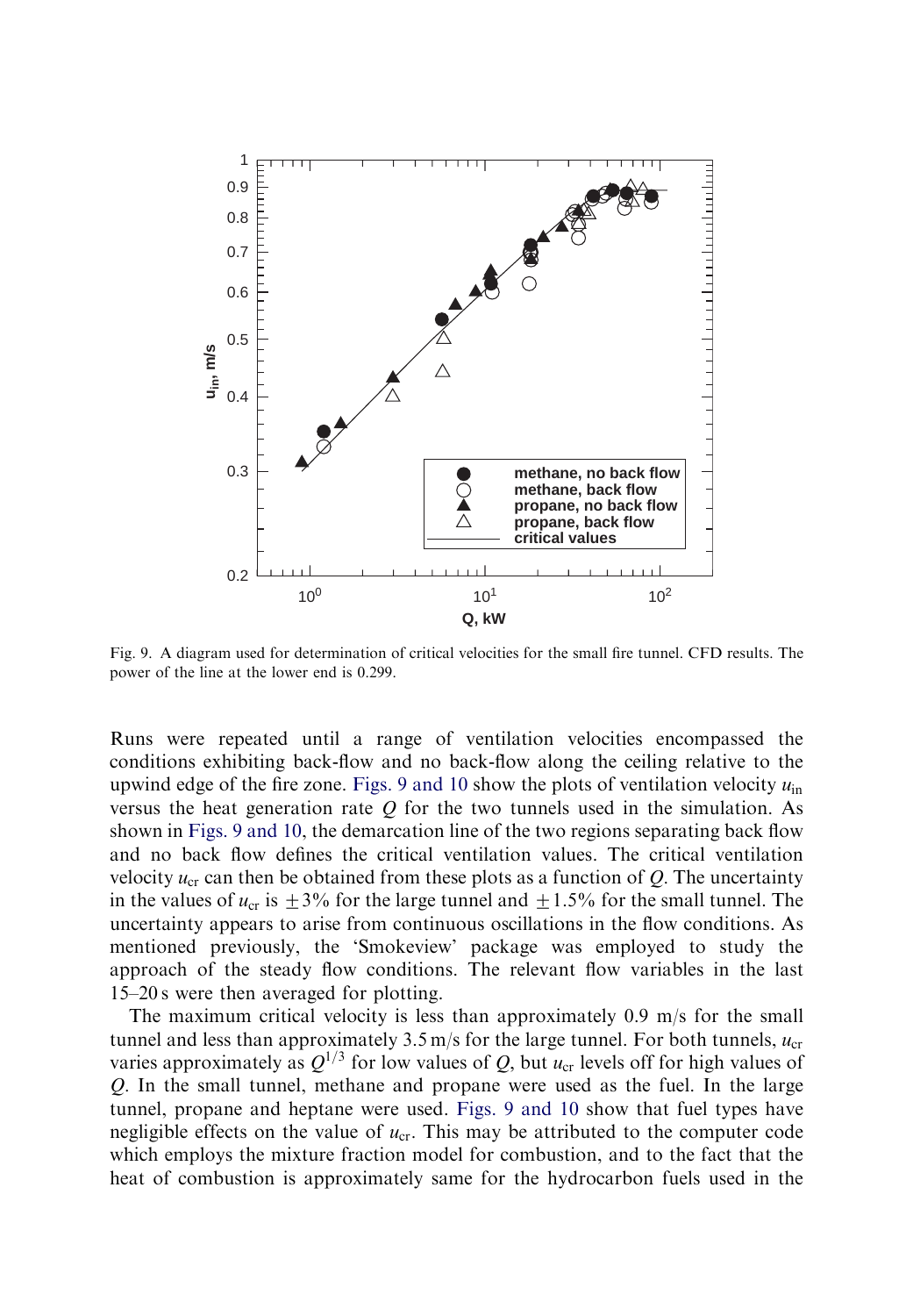<span id="page-17-0"></span>

Fig. 10. A diagram used for determination of critical ventilation velocities for the large fire tunnel. CFD results. The power of the line at the lower end is 0.321.

simulation. This suggests that the main parameters affecting  $u_{cr}$  are Q and a tunnel dimension H (or  $\bar{H}$ ) as given by Eq (1). [Fig. 11](#page-18-0) shows non-dimensional plots  $u_{\text{cr}}^*$ versus  $Q^*$  using the values of  $u_{cr}$  versus Q obtained from [Figs. 9 and 10](#page-16-0). As seen in [Fig. 11,](#page-18-0) the scaling parameters introduced to non-dimensionalize the plots collapsed the data from two different size tunnels into curves sitting side by side. If the scaling were perfect, the two curves would merge into one. It is noted that in Froude modeling, the Reynolds number (viscous force) is ignored and the radiation and conduction groups may not be preserved. At high heat generation rates, i.e.,  $Q^* \ge 0.3$ ; the value of  $u_{\text{cr}}^*$  is approximately independent of  $Q^*$ . Other workers have observed this trend [\[7,11\]](#page-31-0). [Fig. 11](#page-18-0) also shows experimental data from small-scale tunnels [\[11\]](#page-31-0) and large-scale tunnels (given in [\[11\]](#page-31-0)) that are included in [Fig. 2](#page-4-0).

#### 4.2. Froude modeling

As observed in [Fig. 11,](#page-18-0) various experimental data and CFD results cannot be collapsed into a single curve by applying the scaling parameter  $\bar{H}$ . This indicates that the Froude modeling is only an approximation for these data sets. This is expected because there is no geometric and dynamic similarity among these data sets.

To assess the effects of tunnel size and fire-source geometry on the Froude modeling, a series of CFD runs are performed. Tunnels I(a) and I(b) in [Table 3](#page-18-0) are geometrically similar with a scale factor of 21.5. The width of tunnel I(a) is equal to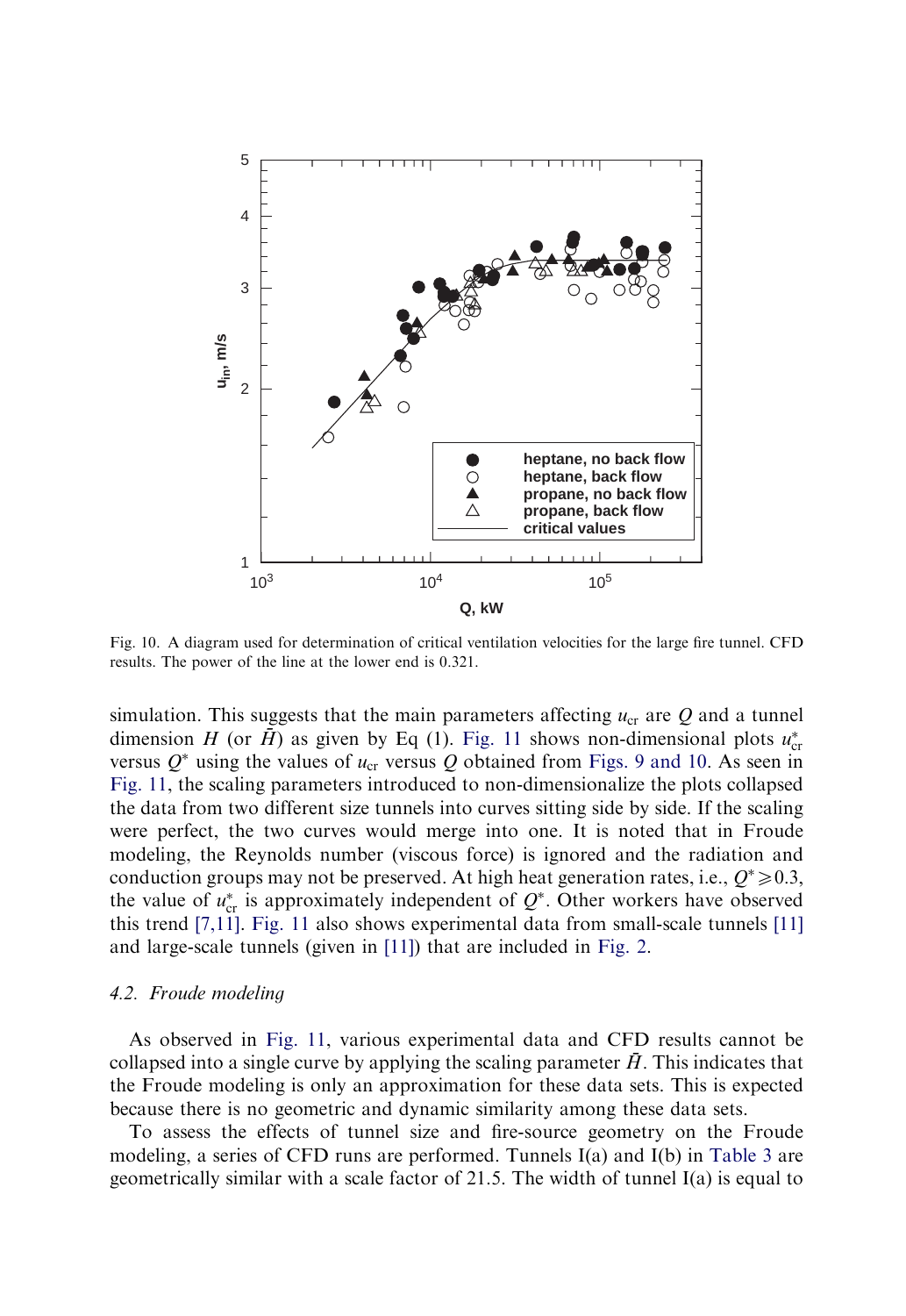<span id="page-18-0"></span>

Fig. 11. Non-dimensional plots of the critical ventilation velocity versus the fire heat generation, showing a comparison of CFD and experimental results.

| Table 3                                                                    |  |  |  |
|----------------------------------------------------------------------------|--|--|--|
| The effects of tunnel size and fire-source geometry on the Froude modeling |  |  |  |

| Case |     | H(m)  | O(kW)  | $u_{cr}(m/s)$ | $Q^*$ | $u_{\rm cr}^*$ | Fire source (m)   | Fuel            | Remarks |
|------|-----|-------|--------|---------------|-------|----------------|-------------------|-----------------|---------|
| I    | (a) | 0.343 | 11.1   | 0.605         | 0.145 | 0.330          | $0.15 \times 0.4$ | CH <sub>4</sub> | a       |
|      | (b) | 7.37  | 24,000 | 3.41          | 0.147 | 0.401          | $3.23 \times 8.6$ | CH <sub>4</sub> | a       |
|      | (c) | 0.343 | 11.6   | 0.66          | 0.152 | 0.360          | $0.5 \times 0.12$ | CH <sub>4</sub> |         |
| П    | (a) | 0.343 | 4.7    | 0.463         | 0.062 | 0.252          | $0.15 \times 0.4$ | CH <sub>4</sub> | a       |
|      | (b) | 0.686 | 26.6   | 0.71          | 0.062 | 0.274          | $0.30 \times 0.8$ | CH <sub>4</sub> | a       |
|      | (c) | 0.343 | 4.8    | 0.51          | 0.063 | 0.278          | $0.5 \times 0.12$ | CH <sub>4</sub> |         |
| Ш    | (a) | 7.72  | 15,100 | 3.04          | 0.082 | 0.349          | $9.92 \times 2.6$ | $C_3H_8$        |         |
|      | (b) | 7.72  | 15,400 | 2.79          | 0.084 | 0.321          | $3.0 \times 8.6$  | $C_3H_8$        | a       |
| IV   | (a) | 7.72  | 44,800 | 3.60          | 0.244 | 0.414          | $10.8 \times 2.6$ | $C_7H_{16}$     |         |
|      | (b) | 7.72  | 46,300 | 3.96          | 0.252 | 0.455          | $3.3 \times 8.6$  | $C_7H_{16}$     | a       |
| V    | (a) | 0.343 | 119    | 0.875         | 1.557 | 0.477          | $0.15 \times 0.4$ | CH <sub>4</sub> | a       |
|      | (b) | 0.343 | 121    | 0.99          | 1.584 | 0.540          | $0.5 \times 0.12$ | CH <sub>4</sub> |         |

<sup>a</sup>Fire source spans across the tunnel floor.

that of the small tunnel and the width of tunnel I(b) is equal to that of the large tunnel. The tunnel length of I(b) is smaller than that of the large tunnel used in the computation. The values of  $Q^*$  are adjusted to be approximately equal for Cases I(a)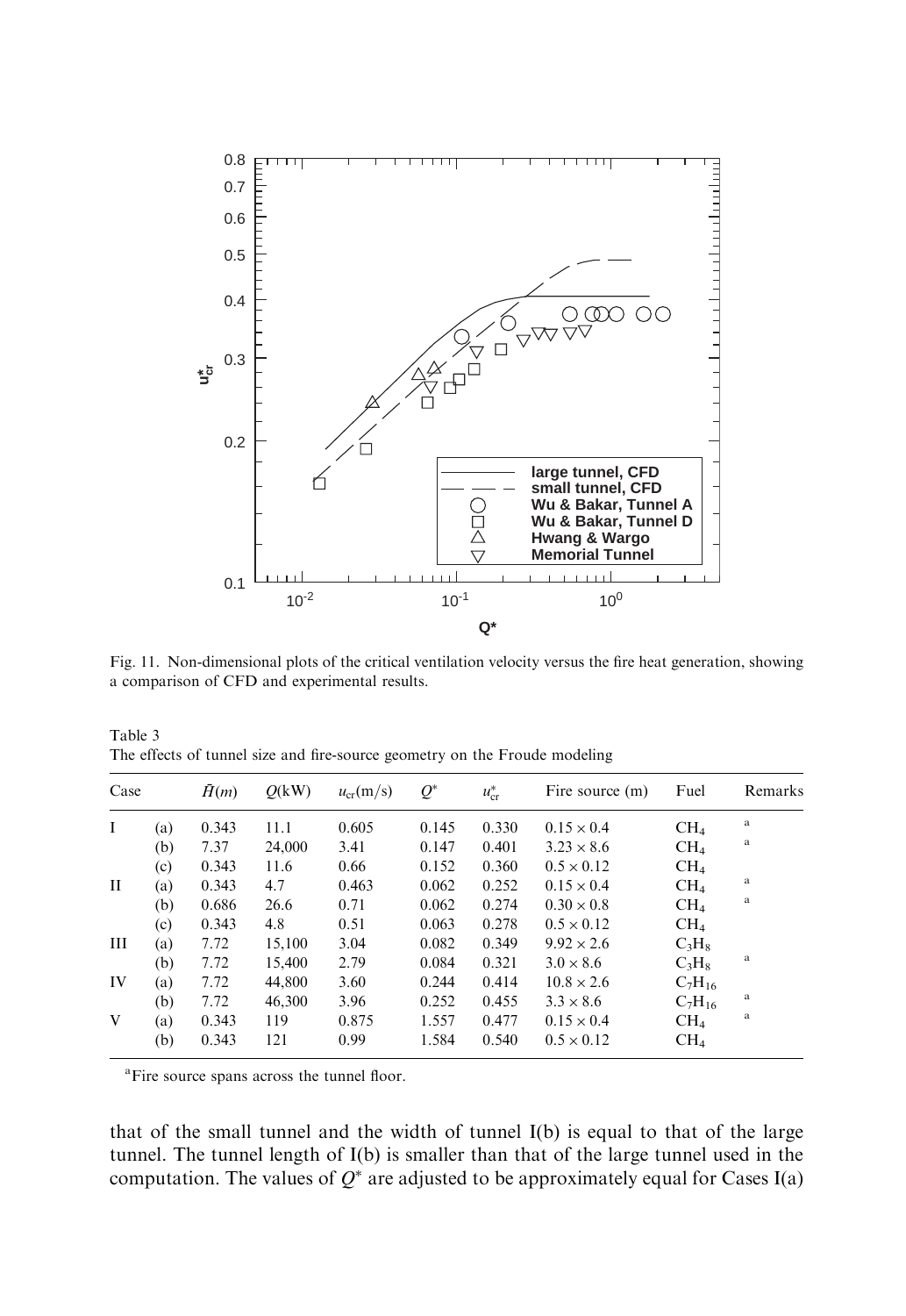and I(b). The value of  $u_{cr}^*$  for I(b) is 21% larger than that for I(a). This observation alone may account for the separation of the lines for the CFD results in [Fig. 11.](#page-18-0) Cases I(a) and I(c) compare the effect of the fire-source geometry on  $u_{cr}^*$ . Case I(a) has a fire source spanning across the cross-section, while Case I(c) has a rectangular fire source along the axis of the tunnel. Both fire-source areas are equal. The value of  $Q^*$  for Case I(c) is 5% greater than that of Case I(a), the value of  $u_{cr}^*$  is 9% greater. Case II is similar to Case I with different value of  $Q$  and different ratio of the tunnel size. The trends are similar. Case III and IV show the effects of the fire-source geometry on the value of  $u_{\text{cr}}^*$ . The effects are opposite depending on the value of  $Q$ . The fuel type is shown to have a negligible effect on  $u_{\text{cr}}^*$ , the effect appears to be the fire-source geometry or other effect such as radiation which is not considered in the Froude Modeling. In Case V, very high values of  $Q$  are considered. The effect of fire-source geometry is similar to that observed in Cases I and II.

In a geometrically similar tunnel, altering the fire-source geometry alters the kinematics of flow. Dynamical similarity can no longer be preserved. [Fig. 12](#page-20-0) are vector plots showing the velocity fields along a cross-sectional plane for Cases I(a) and I(c) in [Table 3.](#page-18-0) [Fig. 12\(a\)](#page-20-0) has the fire source spanning across the floor, showing upward flows along the entire floor. The upward flow is bent over at about 1/3rd of the tunnel height by the ventilation flow. The ventilation-flow vector is approximately perpendicular to the cross-sectional plane, and cannot be represented in [Fig. 12.](#page-20-0) [Fig. 12\(b\)](#page-20-0) has the fire source running the center region of the floor, producing a rising fire plume in the center region of the cross-section. The vector plots in a cross-sectional plane at  $x = 2.15$  m for Case I(b) (not shown) also show upward flow along the entire floor, but bends over at about 1/6th of the tunnel height. At the upper corners, strong streams toward the center region are visible. There is no such stream in Fig.  $12(a)$ . Case I(a) and I(b) are geometrically similar tunnels, yet the flow patterns are different at the geometrically similar locations. These CFD simulations confirm that the Froude-scaling law expressed by the parameters in Eq. (1) is an approximation for tunnel fires.

# 4.3. Effects of tunnel inclination on  $u_{\text{cr}}^*$

For the same fire-source conditions, the critical ventilation velocity is dependent on channel inclination angles. [Fig. 6](#page-11-0) shows that when the tunnel inclination angle is positive ( $\phi > 0$ ), the ventilation flow is ascensional. Experiments show that a tunnel with rising air-flow ( $\phi > 0$ , uphill slope) requires a smaller critical ventilation velocity than that with horizontal air-flow [\[3\]](#page-30-0). [Fig. 13](#page-21-0) shows the results of the present CFD and the experimental data of Hwang and Wargo [\[3\]](#page-30-0) both with  $Q = 4.5$  kW. The CFD results are in good agreement with the experimental results. Also shown are CFD results for  $Q = 35$ kW. It may be noted that the  $u_{cr} - \phi$  relationship is nonlinear.

Atkinson and Wu obtained experimentally expressions for the critical velocity in tunnels that slope downhill with an angle between  $0^{\circ}$  and  $10^{\circ}$  [\[29\]](#page-31-0). The expressions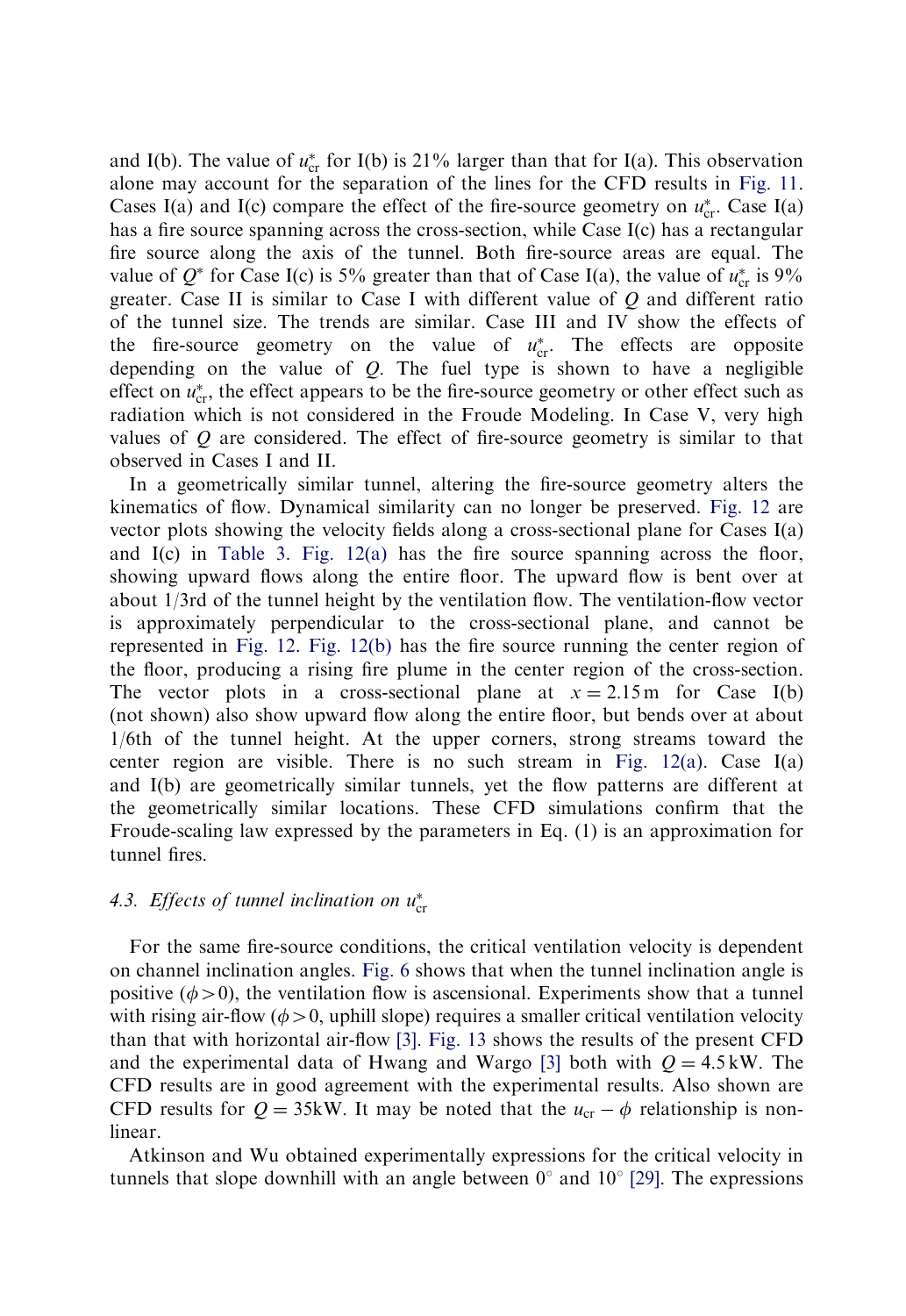<span id="page-20-0"></span>

Fig. 12. Vector plots of the flow fields downstream of the fire source. (a) Case I(a) in [Table 3](#page-18-0) with  $Q = 11.1 \text{ kW}$  and  $u_{cr} = 0.605 \text{ m/s}$ . Tunnel cross-section at  $x = 0.1 \text{ m}$  (inside of fire source). (b) Case I(c) with  $Q = 11.6$  MW and  $u_{cr} = 0.66$  m/s. Tunnel cross-section at  $x = 0.1$  m (inside of fire source).

show that the critical velocity  $u_{cr}$  varies linearly with the inclination angle  $\phi$ :

$$
u_{\rm cr} = (g\bar{H})^{1/2} u_{\rm max}^* \left(\frac{Q^*}{0.12}\right)^{1/3} (1 - 0.014\phi) \text{ for } Q^* < 0.12,
$$
 (10)

$$
u_{\rm cr} = (g\bar{H})^{1/2} u_{\rm max}^*(1 - 0.014\phi) \text{ for } Q^* > 0.12
$$
 (11)

It is noted that  $\phi$  is negative for a downhill slope. (Note that Eq. (5) of their paper has an error). Their results are also shown in [Fig. 13.](#page-21-0) For  $Q^*$  < 0.12 (corresponding to  $Q = 4.5$  kW), Eq. (10) checks well with the results of Hwang and Wargo [\[3\].](#page-30-0) For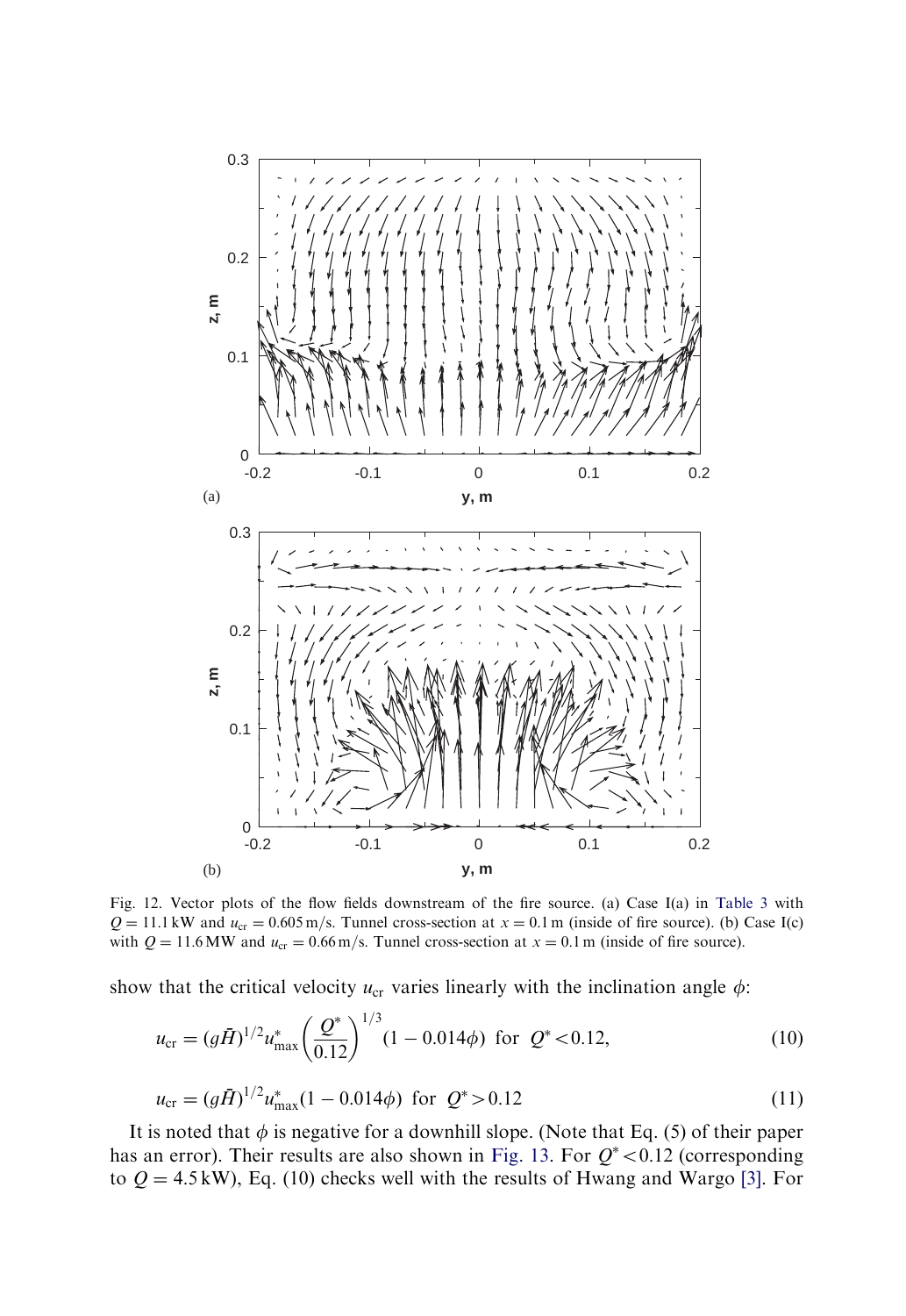<span id="page-21-0"></span>

Fig. 13. Effects of channel inclination on the critical ventilation velocity. Positive inclination angle corresponds to ascensional ventilation air-flow.

 $Q^*$  > 0.12 (corresponding to  $Q = 35$  kW), Eq. (11) under-predicts the results of the present computation.

Kennedy et al. [\[6\]](#page-31-0) have an expression for the effect of tunnel inclination that is a part of the equations for computing  $u_{cr}$ :

$$
u_{\rm cr} = K_1 K_{\rm g} \left[ \frac{gHQ}{\rho c_{\rm p} A T_{\rm f}} \right]^{1/3} \tag{12}
$$

with

$$
K_1 = Fr_{\text{cr}}^{-1/3},
$$
  
\n
$$
K_{\text{g}} = 1 + 0.0374(\text{grade})^{0.8}
$$
  
\n
$$
T_{\text{f}} = \frac{Q}{\rho c_{\text{p}} A u_{\text{cr}}} + T_{\text{in}}
$$

where  $A$  is the tunnel cross-sectional area,  $Fr_{cr}$  is the critical Froude number, taken as 4.5, "grade" is the absolute value of the tunnel downgrade in  $\%$ , and  $T_{\text{in}}$  is absolute temperature of approaching air. Eq. (12) is employed to predict  $u_{cr}$  for the small tunnel with downgrades from  $0^{\circ}$  to  $10^{\circ}$ . The results are shown in Fig. 13.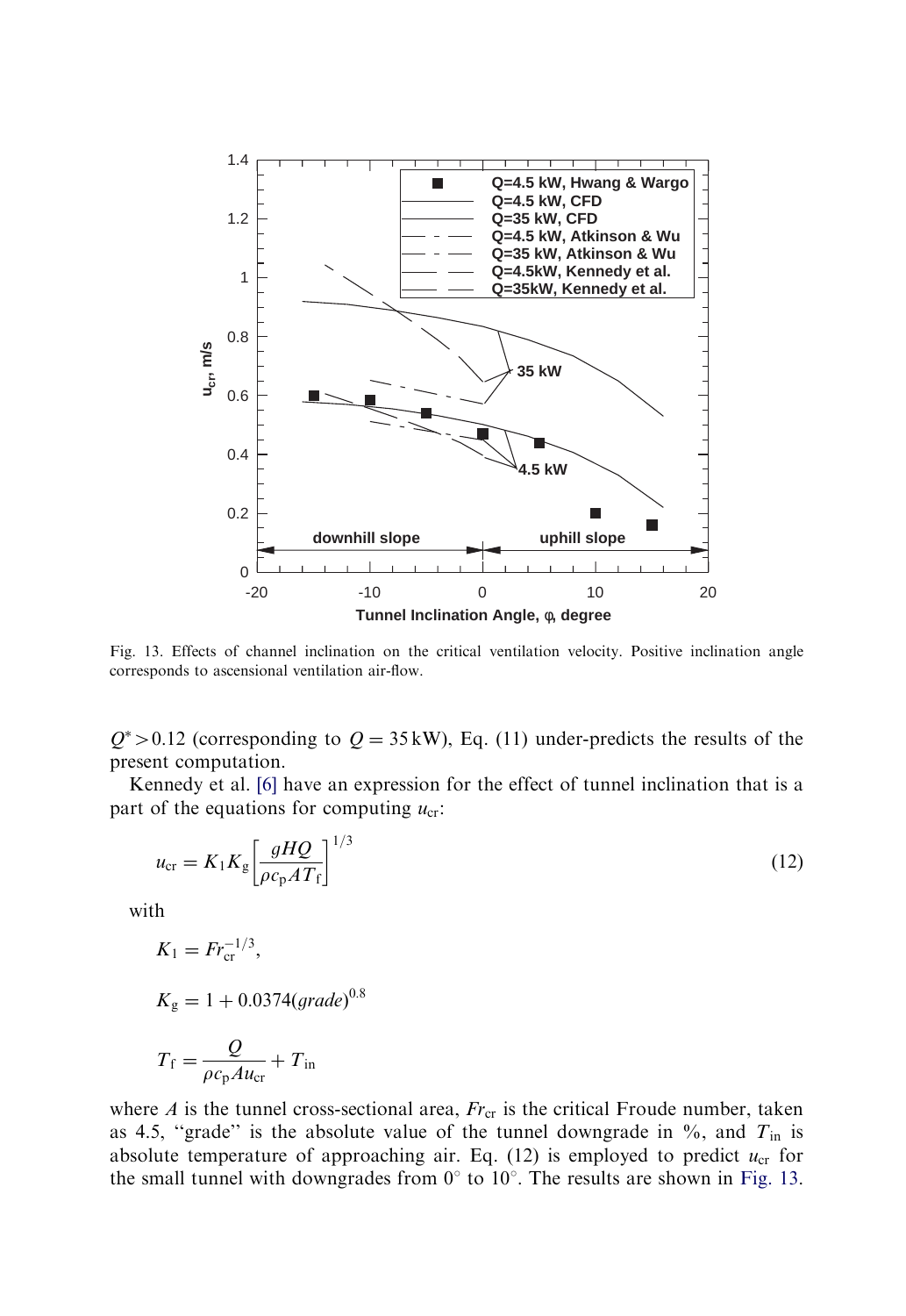| Temperature $(^{\circ}C)$ | O(kW) | $u_{\rm in}$ (m/s) | Layer length (m) |          |
|---------------------------|-------|--------------------|------------------|----------|
|                           |       |                    | Min. $x$         | Max. $x$ |
|                           | 4.53  | 0.50               | $-0.08$          | 0.32     |
| 15                        | 4.54  | 0.50               | $-0.04$          | 0.28     |
| 25                        | 4.52  | 0.50               | $-0.08$          | 0.28     |
| 35                        | 4.52  | 0.50               | $-0.04$          | 0.32     |

Table 4 Effect of ambient temperature on the critical ventilation velocity

Eq. (12) slightly under-predicts the experimental results. The factor representing the effect of tunnel inclination  $K_{\rm g}$  appears to over-predict the effect.

# 4.4. Effects of ambient temperature on  $u_{\text{cr}}^*$

A series of runs were made to see any effect of the ambient temperature on the critical ventilation velocity. The ambient temperature was varied from 5 to 35  $\degree$ C for given values of  $Q$  and  $u_{in}$ . Table 4 shows the results of this study using the small tunnel. As the ambient temperature was varied, the ceiling-layer position and its layer length stayed approximately unchanged. This implies that within the variation of the ambient temperature studied, the ambient temperature has negligible effect on the critical ventilation velocity.

#### 4.5. Temperature maximum at critical ventilation

The trend that the critical ventilation velocity  $u_{cr}^*$  is approximately independent of the fire heat generation  $Q^*$  beyond approximately  $Q^* \approx 0.3$  will be discussed. The present CFD simulation found that as  $Q$  was increased maintaining the criticalventilation conditions, the temperature field at the ceiling region above the fire source approached a maximum. [Fig. 14](#page-23-0) shows the temperature contours at  $y = 0$ plane for the small tunnel under the critical ventilation conditions. Referring to [Fig.](#page-16-0) [9,](#page-16-0) the three values of  $Q$ 's selected represent the values at  $1/3$ rd-power region of the line, at the transitional region, and at the constant- $u_{cr}$  region. In [Fig. 14\(a\)](#page-23-0), with a low value of Q the temperature at the ceiling region is low at approximately 40 °C. In [Fig. 14\(b\)](#page-23-0), Q is increased to 53 kW, and the ceiling temperature is now 100–350 °C. As  $Q$  is increased to 89 kW in [Fig. 14\(c\),](#page-23-0) the ceiling temperature stays at approximately 200–350 °C. In [Fig. 15,](#page-24-0) the temperature contours at  $y = 0$  plane are for the large tunnel. In reference to [Fig. 10,](#page-17-0) the three values of  $Q$  selected represent those at 1/3rd-power region of the line, at the transitional region, and at the constant- $u_{cr}$ . The ceiling temperatures in [Figs. 15\(a\)–\(c\)](#page-24-0) are approximately 100, 200–250, and 200–250 °C, respectively. It may be noted that, despite a difference in the tunnel size and the heat release rate, the temperatures above the fire source as shown in [Fig. 14\(b\), \(c\) and 15\(b\), \(c\)](#page-23-0) do not exceed about 350 °C. At the critical ventilation, the back layering terminates at  $x = 0$  and the fire plume tilts forward. In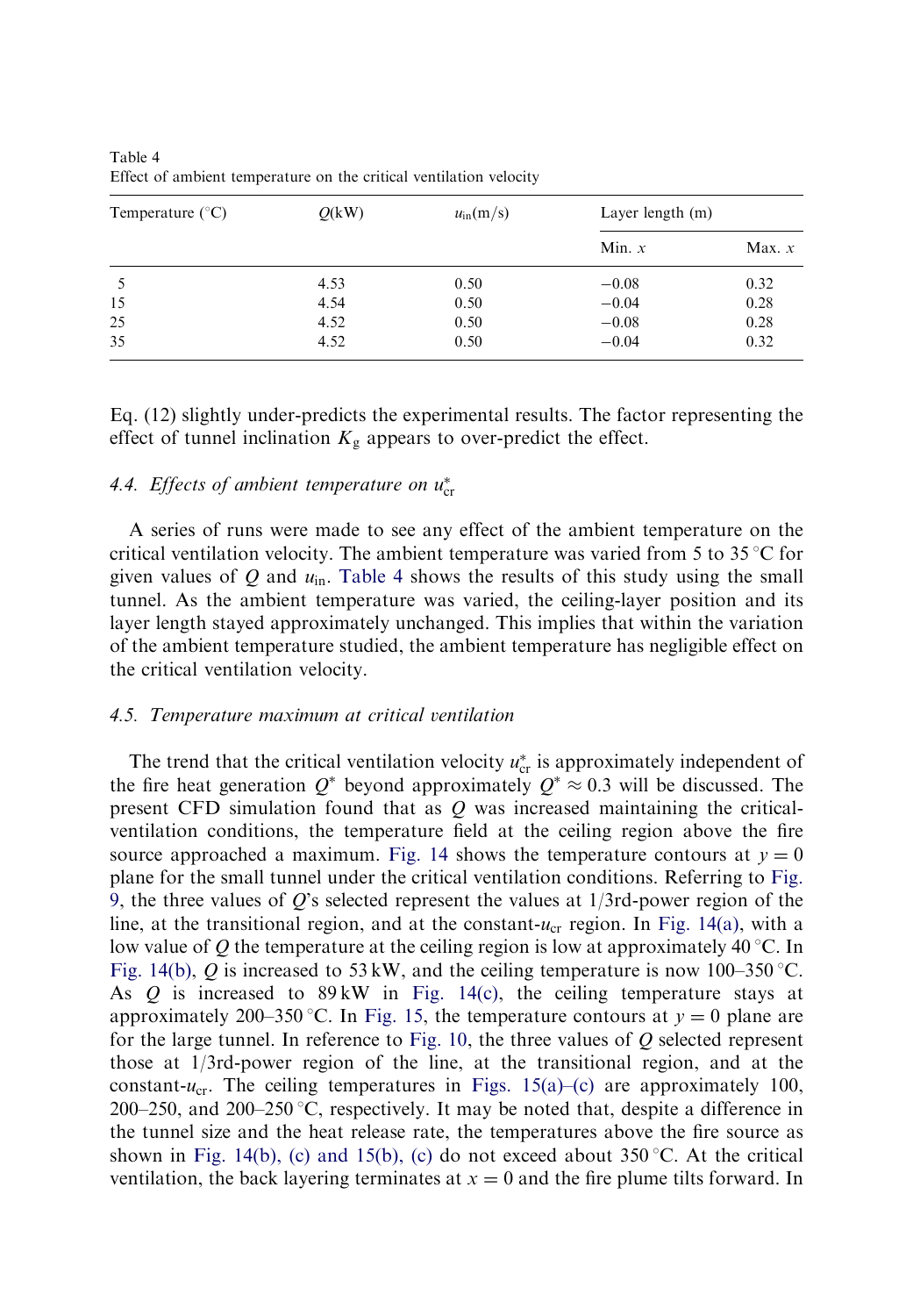<span id="page-23-0"></span>

Fig. 14. Temperature contour at  $y = 0$  plane for the small tunnel, showing the conditions at the critical ventilation. (a) 3 kW; (b) 53 kW; (c) 89 kW.

a ventilated tunnel, the forward layer carries more heat energy than the back layer. At low Q's, to maintain the back layer at  $x = 0$ ,  $u_{cr}$  increases as Q increases. As Q increases close to a value for which  $u_{cr}$  levels off, the fire plume bends to the extent that the back layer receives the same amount of heat energy. Any additional heat energy goes to the forward layer. At this point,  $u_{cr}$  is unchanged and sustains the back layer at  $x = 0$ , even though Q keeps increasing. For Figs. 14(b), (c) and 15(b),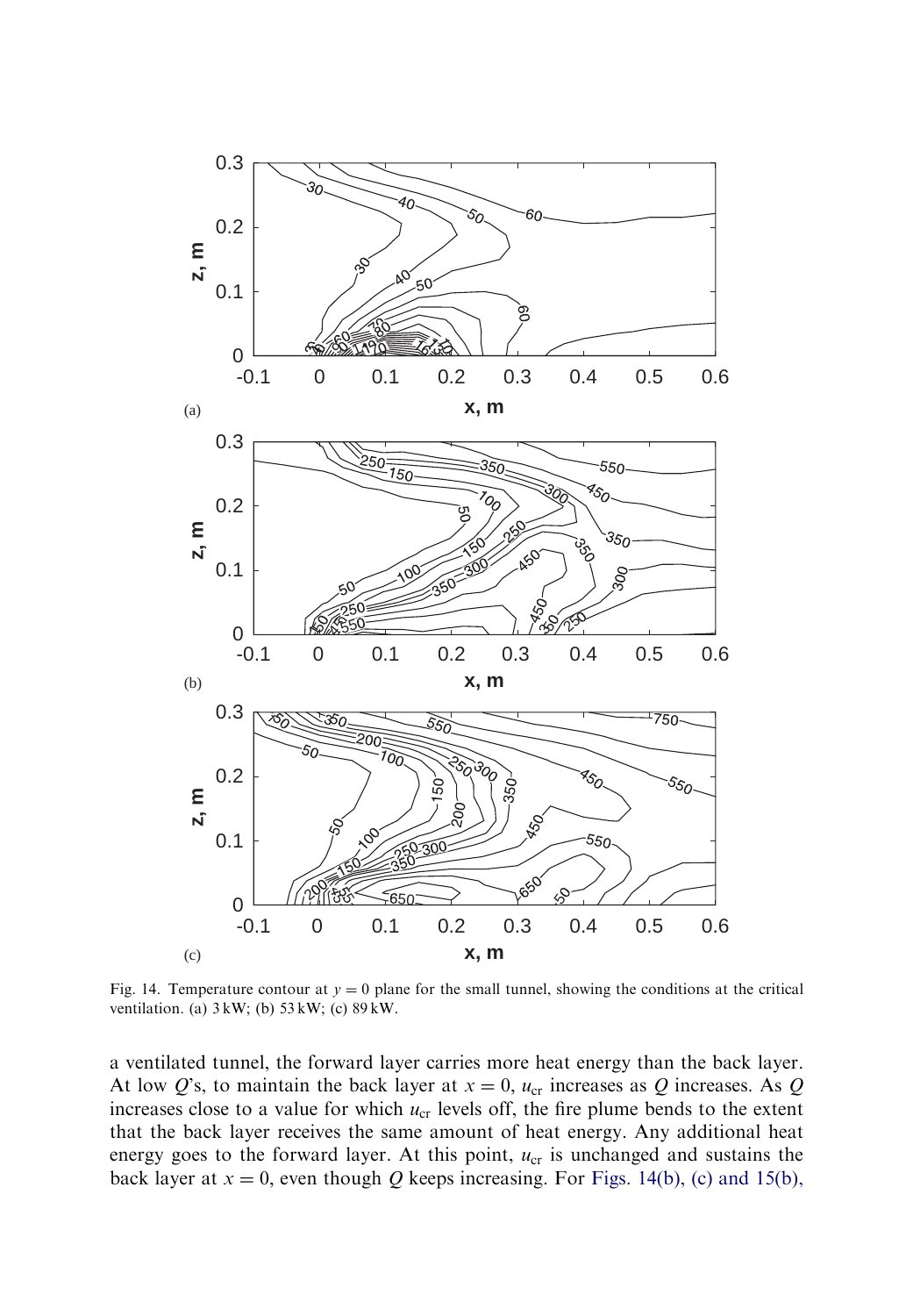<span id="page-24-0"></span>

Fig. 15. Temperature contours at  $y = 0$  plane for the large tunnel, showing the conditions at the critical ventilation. (a)  $Q = 13 \text{ MW}$ ; (b)  $Q = 67 \text{ MW}$ ; (c)  $Q = 144 \text{ MW}$ .

[15\(c\)](#page-23-0) the maximum temperature is reached for critical ventilation. The attainment of a temperature maximum at the critical ventilation provides a demarcation at which  $u_{cr}$  no longer changes as Q increases. It may be noted from [Figs. 14 and 15](#page-23-0) that the forward-layer temperature may reach much higher level than the maximum temperature.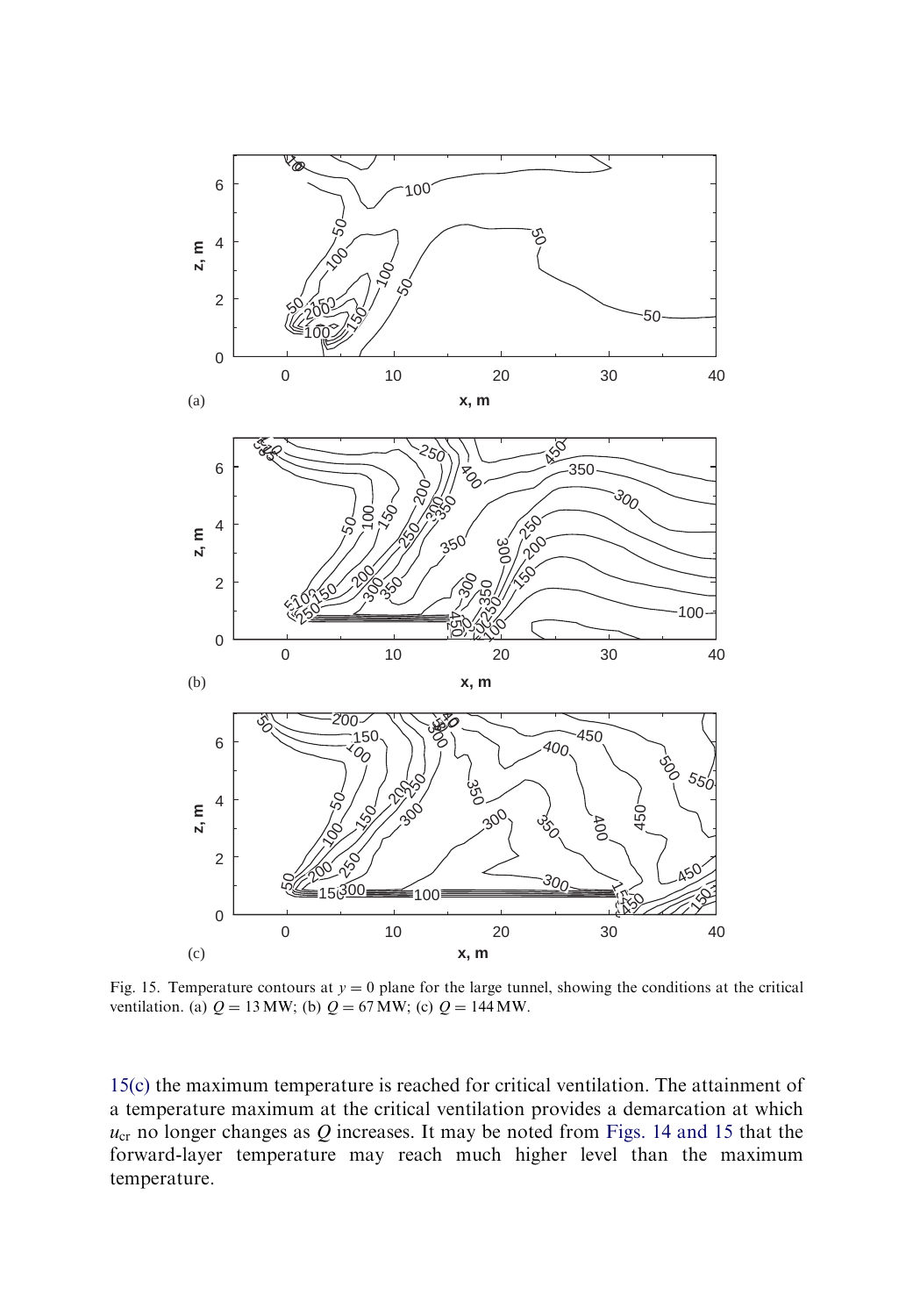#### 4.6. Temperature stratification

An analysis of Eq. (9) requires temperature profiles downstream from the fire. Because of a large variation in a given cross-section in the region downstream from the fire source, the temperature profile at a cross-section is obtained by averaging in the y-direction for a given value of z. The value of  $T_{\text{avg}}$  for a cross-section A is computed by the equation

$$
T_{\text{avg}} = \int \frac{\rho u T \, \mathrm{d}A}{\rho u \, \mathrm{d}A}
$$

[Fig. 16](#page-26-0) shows the temperature profiles for the cases shown in [Figs. 14 and 15.](#page-23-0) The cases (a)B, (a)C (small tunnel) and (b)B, (b)C (large tunnel) correspond to the leveling-off of  $u_{cr}^*$  in [Fig. 11](#page-18-0). As shown in [Table 5](#page-27-0), the estimated  $u_{cr}^*$  agrees well with the CFD value except for Case (a)A in which Eq (9) over-estimates the CFD value. Except in Case  $(a)$ A, there is a range of x-values at which the temperature profiles yield  $u_{cr}^*$  approximately equals to the CFD vlalue.

The parameter used by Newman [\[14\]](#page-31-0) for temperature stratification  $\Delta T_{\rm cf}/\Delta T_{\rm avg}$  is not consistent for Case (b)A. A more appropriate parameter appears to be the ratio  $\Delta T_{\rm cf}/T_{\rm avg}$ . By comparing the values in [Table 5](#page-27-0) with the temperature profiles in [Fig. 16,](#page-26-0) the degree of temperature stratification is consistent with the value of  $\Delta T_{\rm cf}/T_{\rm ave}$ . It appears that when this value reaches approximately 0.75 in critical ventilation, the temperature stratification is complete, and leveling-off of  $u_{cr}^*$  takes place. It is noted that the value of 0.75 applies to both the small and the large tunnels.

Based on the forgoing analysis, Eq. (9) is shown to predict the relationship of  $u_{\rm cr}^*$  –  $Q^*$  in [Fig. 11](#page-18-0). In summary, the following statement may be made for Eq. (9):

As 
$$
Q^*(\text{or } Q_c^*) \to 0
$$
,  $\frac{T_{\text{in}}}{T_{\text{avg}}} \to 1$  and  $\frac{\Delta T_{\text{avg}}}{\Delta T_{\text{cf}}} \to \frac{0}{0}$ , indeterminate.

But the right-hand side of Eq. (9) becomes  $u_{cr}^*$  as  $Q^* \to 0$ , so that  $\Delta T_{avg}/\Delta T_{cf}$  is a large constant. Therefore,

$$
\Omega \to \text{const. as } Q^* \to 0,
$$

and

$$
Q^*
$$
  $\rightarrow$  large values,  $\Omega \propto (Q^*)^{-1/3}$ .

The last statement is difficult to argue; however, the CFD values for  $u_{cr}^*$  in [Table 5](#page-27-0) appear to verify the statement.

#### 4.7. Explanation using a free plume

Oka and Atkinson [\[7\]](#page-31-0) tried to explain the observed trend using results for a free plume [\[30\]](#page-31-0). This argument is presented in the following. For a very small fire where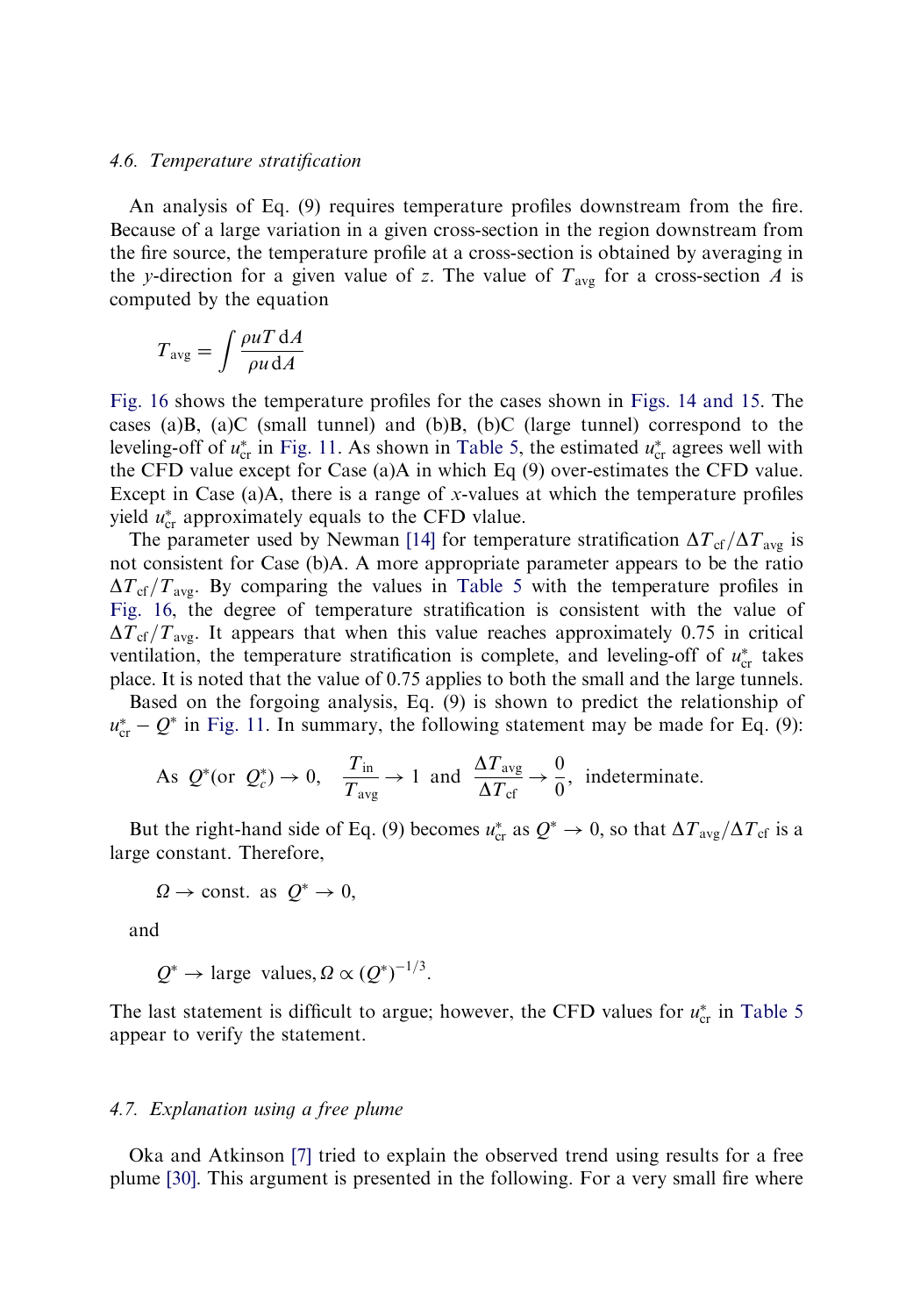<span id="page-26-0"></span>

Fig. 16. Temperature profiles downstream of the fire source. (a) Small tunnel: Profile  $A \Rightarrow Fig. 14(a)$  $A \Rightarrow Fig. 14(a)$ ,  $x = 1.85$  m; Profile B $\Rightarrow$  [Fig. 14\(b\)](#page-23-0),  $x = 0.61$  m; Profile C $\Rightarrow$  [Fig. 14\(c\),](#page-23-0)  $x = 1.05$  m. (b) Large tunnel: Profile A  $\Rightarrow$  [Fig. 15\(a\),](#page-24-0)  $x = 10$  m; Profile B $\Rightarrow$  [Fig. 15\(b\),](#page-24-0)  $x = 37$  m; Profile C $\Rightarrow$  [Fig. 15\(c\)](#page-24-0),  $x = 51$  m.

the flame length is a small fraction of the tunnel height,

$$
\Delta \rho \propto \frac{Q^{2/3}}{z^{5/3}},
$$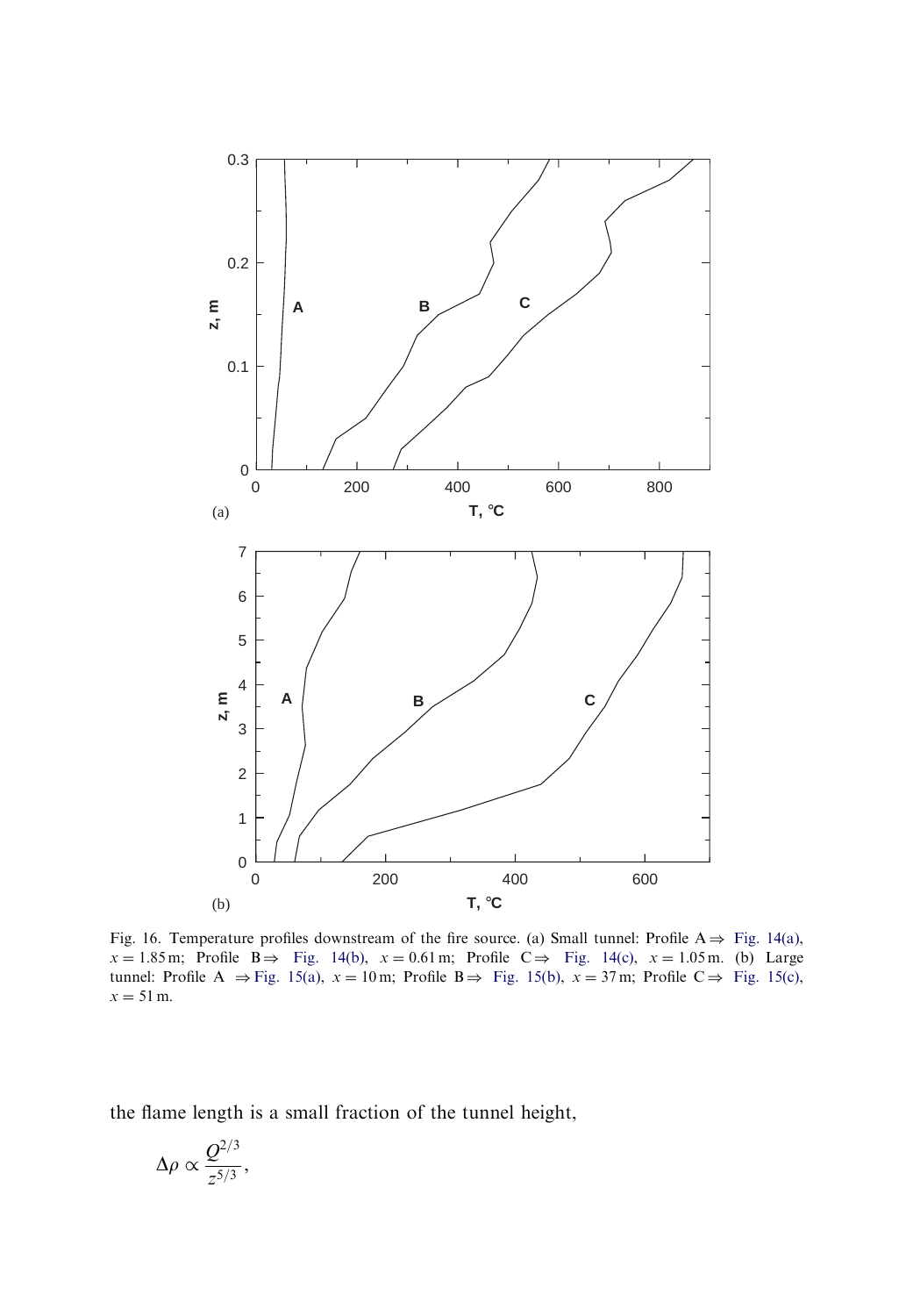| $Q$ (kW) | $T$ -profile | $O^*$ | $u_{cr}^*$ Eq. (9) | $u_{cr}^*$ CFD | $\Delta T_{\rm cf}/\Delta T_{\rm avg}$ | $\Delta T_{\rm cf}/T_{\rm ave}$ | H(m)  |
|----------|--------------|-------|--------------------|----------------|----------------------------------------|---------------------------------|-------|
| 3        | (a)A         | 0.039 | 0.392              | 0.268          | 0.928                                  | 0.078                           | 0.343 |
| 53       | $(a)$ B      | 0.693 | 0.503              | 0.480          | 1.708                                  | 0.836                           | 0.343 |
| 89       | (a)C         | 1.170 | 0.506              | 0.482          | 1.146                                  | 0.776                           | 0.343 |
| 13500    | (b)A         | 0.073 | 0.310              | 0.325          | 3.47                                   | 0.400                           | 7.07  |
| 67200    | (b)B         | 0.366 | 0.444              | 0.406          | 1.906                                  | 0.745                           | 7.07  |
| 143800   | b)C          | 0.783 | 0.475              | 0.406          | 1.257                                  | 0.771                           | 7.07  |

<span id="page-27-0"></span>Table 5 Estimation of  $u_{\text{cr}}^*$  using Eq. (9)

where  $\Delta \rho$  is the density difference above ambient. The buoyancy head  $\Delta p$  can then be estimated as

$$
\Delta p_{\text{buoyancy}} = \int_0^H \Delta \rho g \, \mathrm{d}z \propto \frac{Q^{2/3}}{H^{2/3}} \tag{13}
$$

For a very large fire with continuous flaming to roof level, the temperature is roughly constant above the fire and the density difference becomes a constant value  $\Delta \rho_f$  for all  $z$  and  $Q$ . [Figs. 14 and 15](#page-23-0) show that this statement may not be true. The buoyancy head becomes

$$
\Delta p_{\text{buoyancy}} = \int_0^H \Delta \rho_{\text{f}} g \, \mathrm{d}z \propto H \tag{14}
$$

Oka and Atkinson [\[7\]](#page-31-0) argued that, at the critical ventilation velocity, the ratio of the dynamic head of the inflow to the buoyancy head above the fire must exceed a critical value, or

$$
\left[\frac{\Delta p_{\text{dynamic}}}{\Delta p_{\text{buoyancy}}}\right]_{\text{cr}} > C_{\text{cr}} \tag{15}
$$

For small fires this becomes (using Eq. (13) and  $\Delta p_{\text{dynamic}} = \rho_{\text{in}}(u_{\text{cr}}^2/2)$ 

$$
u_{\rm cr} > C_{\rm cr}^{1/2} \left[ \frac{Q}{H} \right]^{1/3} \tag{16}
$$

This implied that  $u_{cr}$  is proportional to  $Q^{1/3}$  for a small Q. For large fires we get, using Eq. (14),

$$
u_{\rm cr} > C_{\rm cr}^{1/2} H^{1/2} \tag{17}
$$

Thus,  $u_{cr}$  is independent of Q for a large Q.

#### 4.8. Comparison with simple theories

Kennedy et al. [\[6\]](#page-31-0) developed a theory for the critical ventilation velocity in a fire tunnel. The theory is based on an overall heat balance in one-dimensional flow of a fire tunnel, and is given by Eq. (12). It is noted that this set of equations in Q and  $u_{cr}$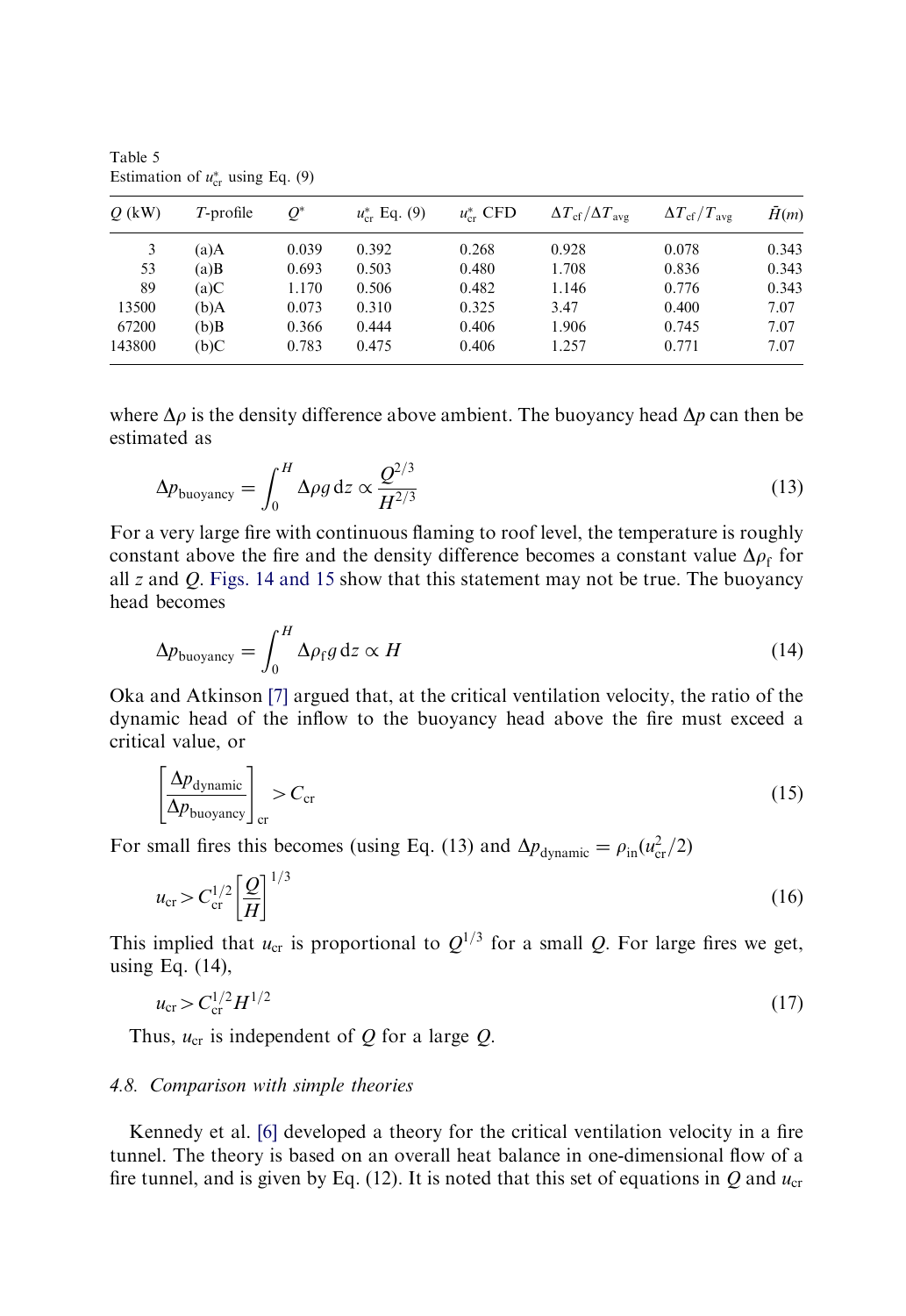<span id="page-28-0"></span>are non-linear. A FORTRAN program was written to obtain a set of  $Q$  and  $u_{cr}$  for the large tunnel.

By using a two-dimensional approach, Kunsch developed a model for the critical ventilation velocity in a ventilated tunnel [\[12\].](#page-31-0) The critical ventilation velocity is given by

$$
u_{\rm cr}^* = C_3 \sqrt{C_1 \Delta T_0^*} \frac{\sqrt{1 + (1 - C_2/C_1) \Delta T_0^* Q^{*2/3}}}{1 + \Delta T_0^* Q^{*2/3}} Q^{*1/3}
$$
(18)

with

$$
C_1 = \frac{1 - 0.1(H/W)}{1 + 0.1(H/W)} \left[ 1 + 0.10\left(\frac{H}{W}\right) - 0.015\left(\frac{H}{W}\right)^2 \right] \approx 1 - 0.10\left(\frac{H}{W}\right),
$$
  
\n
$$
C_2 = \frac{1 - 0.10(H/W)}{1 + 0.10(H/W)} 0.574 \left(1 - 0.20\frac{H}{W}\right),
$$
  
\n
$$
C_3 = 0.613,
$$

where  $\Delta T_0^*$  is a dimensionless constant with a value equal to 6.13, and W is the tunnel width in meter.



Fig. 17. Comparison of two simple theories with the results of the present CFD simulations for the large fire tunnel.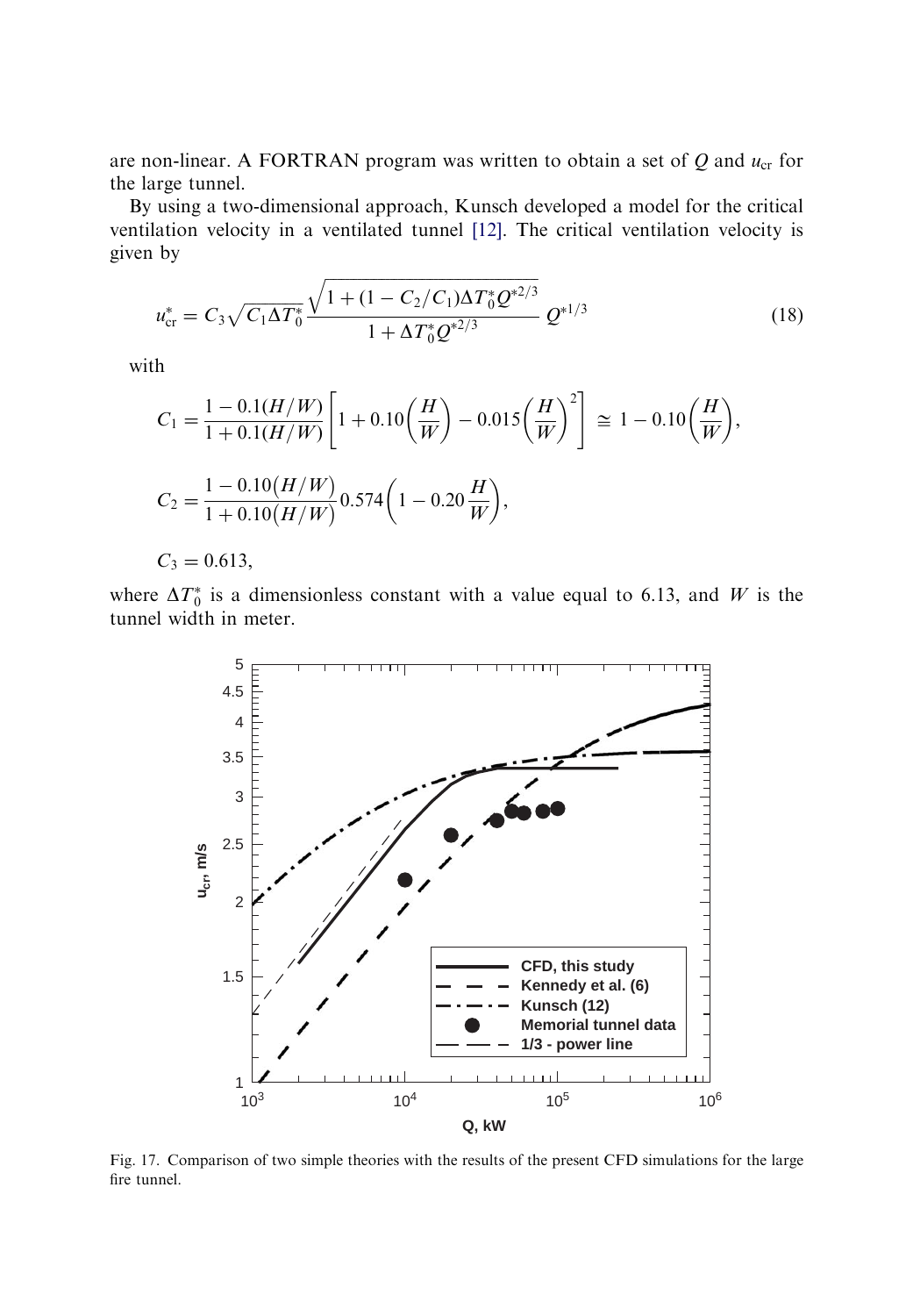[Fig. 17](#page-28-0) shows the plots of Eqs. (12) and (18) with data that applied to the large tunnel. The CFD results are also shown for comparison. The lines representing these simple theories and the CFD results cross at  $Q \approx 10^5$  kW. For Q below  $10^5$  kW, the CFD simulation predict the values of  $u_{cr}$  approximately the average of those predicted by these two theories. Although the simple theories predict leveling-off of  $u_{cr}^*$  as  $Q^*$ increases, CFD results give better agreement with the experimental trend. It is noted that the simple theories are based on analyses of one-dimensional or two-dimensional flows while the CFD results are based on three-dimensional tunnel flow. A simple theory does not include the complex flow patterns associated with the rising hot plume. Neither does it include the fire-source geometry or gas radiation. The present CFD results provide details of 3-D flow patterns with reasonable computer time.

#### 5. Discussions and conclusions

In the present investigation, a CFD code FDS2 was employed to predict the critical ventilation velocity in fire tunnels. Tunnels of different sizes and fire-source geometries were selected for simulations. The following observations are made from the present study.

(1) When the critical ventilation velocity  $u_{in}$  is plotted against the fire heat generation rate Q as shown in [Fig. 2,](#page-4-0)  $u_{cr}$  is roughly proportional to the 1/5 power of Q. This plot encompasses all available data of tunnel sizes. It is noted that there are subgroups of points for tunnels of different size. Each subgroup has its maximum  $u_{cr}$ , the critical velocity at leveling-off. For each tunnel size, if we take the points in [Fig. 2](#page-4-0) where  $u_{cr}$  begins to level off and connect these points with a straight line, the line has approximately 1/5th power. For example, for the Memorial tunnel the point is  $(3 \times 10^4 \text{ MW}, 2.9 \text{ m/s})$ , and for the tunnel A, Wu and Bakar the point is  $(5 \text{ kW}, 0.48 \text{ m/s})$ . The straight line connecting these two points in [Fig. 2](#page-4-0) has approximately 1/5th power. According to Quintiere [\[31\],](#page-31-0) the reference velocity  $V$  for a fire plume is

$$
V = \sqrt{g} \left( \frac{Q}{\rho_0 \sqrt{g} c_{\rm p} T_0} \right)^{1/5}
$$

It can be argued that the fire-plume velocity is the base velocity of the back-layer velocity when the plume reaches the ceiling region. The back-layer velocity eventually becomes zero (or turns around) at  $x = 0$  for critical ventilation. This process involves the ventilation velocity in contact with the back-layer. Therefore,

$$
(u_{\rm cr})_{\rm max} \propto V \propto Q^{1/5}
$$

where  $(u_{cr})_{max}$  is the value of  $u_{cr}$  at leveling-off. In [Fig. 3](#page-6-0), the subgroup slides along the 1/5th power line when the scaling factor  $\bar{H}$  is applied through the Froude Modeling. Within the subgroup,  $u_{cr} \propto Q^{1/3}$  for small Q's.

(2) The CFD results clearly show the leveling-off of the critical ventilation velocity as the fire heat generation increases. Previous workers have established similar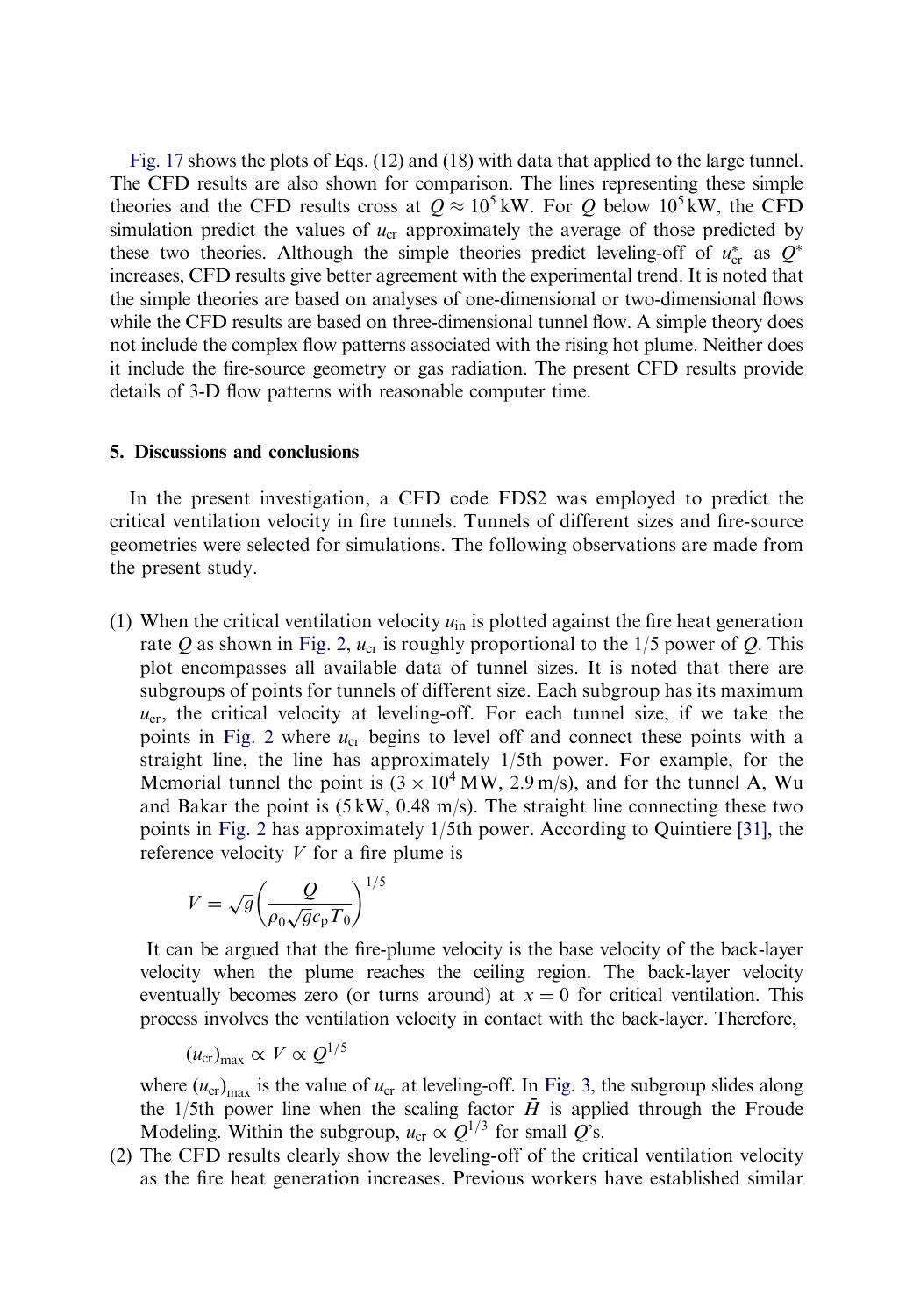<span id="page-30-0"></span>trend experimentally. The leveling-off of the critical ventilation velocity can be explained by the temperature maximum above the fire source.

- (3) The concept of temperature stratification in fire tunnel [\[14\]](#page-31-0) is applied to the temperature profiles obtained by the present CFD simulations for both the small and the large tunnels. A new parameter for temperature stratification appears to be more consistent for the present application than the one defined by Newman [\[14\]](#page-31-0).
- (4) The CFD results show that the fuel type and the ambient temperature have negligible effects on the value of  $u_{cr}$ .
- (5) The tunnel configuration (size and fire-source configuration) appears to have effects on the  $u_{cr}^* - Q^*$  relationship. It may be noted that the Froude modeling used in the correlation requires geometric similarity. When such similarity is not maintained as in our small channel and large tunnels, a perfect Froude modeling cannot be expected. The results of the present simulations show that maintaining the geometrical similarity for tunnels cannot maintain the kinematical similarity. This indicates that the Froude-scaling law is an approximation for tunnel fires.
- (6) In the simple theories using one- or two-dimensional approach, the leveling-off of the critical ventilation is also predicted, though not as sharply as the results shown in experiments and CFD. The parameter, layer width  $W$ , appears in the two-dimensional theory, and does not appear in the Froude modeling [\[12\].](#page-31-0) The introduction of the hydraulic tunnel height  $\bar{H}$  effectively absorbs the parameter  $W$  [\[11\].](#page-31-0) As long as the channel cross-section does not deviate too far from a square, approximate geometrical similarity is maintained. Since the aspect ratio of the tunnels used in the practical application are not too large, an extrapolation of small-scale results is approximately valid.
- (7) The FDS code using LES turbulence model [\[20\]](#page-31-0) is capable of predicting the critical ventilation velocity in channels of various size and configuration. The effect of tunnel inclination on the critical ventilation velocity is also predicted. The results compare well with existing experimental data. Comparisons with the results of previous authors are also made. The agreement with these results and the present CFD results is fair. As expected, in an inclined tunnel with ascensional ventilation, a smaller ventilation velocity is required to prevent back layering of the hot gas than in a horizontal tunnel. The change in the ventilation velocity is a non-linear function of the inclined angle of the tunnel.

#### References

- [1] Thomas PH. Movement of smoke in horizontal corridors against an air flow. Inst Fire Engrs Q 1970;30:45–53.
- [2] Massachusetts Highway Department. Boston, MA: Memorial tunnel fire ventilation test program, Test Report, 1995.
- [3] Hwang CC, Wargo JD. Experimental study of thermally generated reverse stratified layers in a fire tunnel. Combust Flame 1986;66:171–80.
- [4] Heselden AJM. Studies of fire and smoke behavior relevant to tunnels. In: Proceedings of the second international symposium on the aerodynamics and ventilation of vehicle tunnels. Cambridge, UK: BHRA Fluid Engineering; 1976, pp. 23–5.